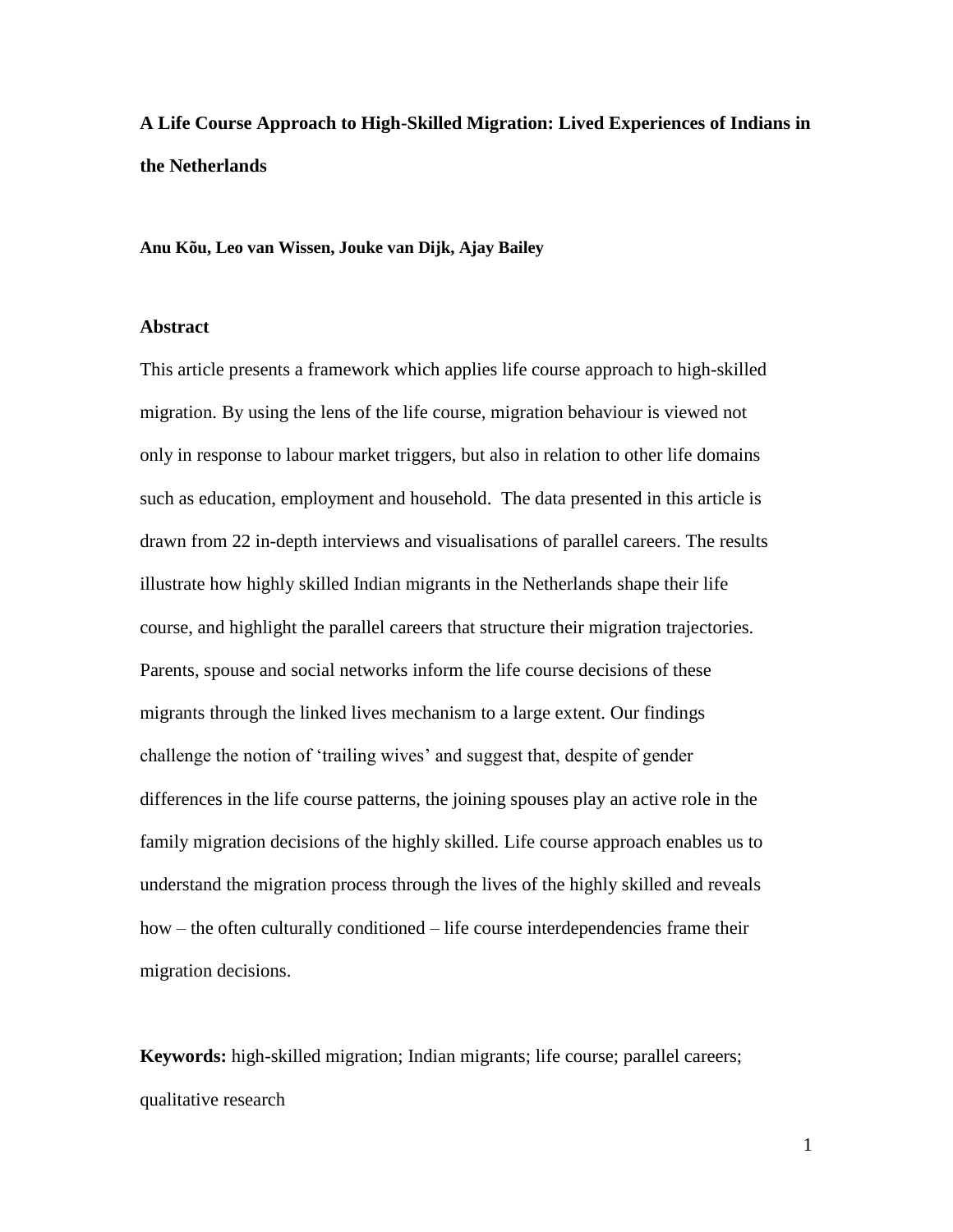### **Introduction**

The rapid development of telecommunication technologies and decline in transportation costs have facilitated migration at the highest pace ever since the beginning of the millennium (Levitt, DeWind, and Vertovec 2003; Portes, Guarnizo, and Landolt 1999). Diverging demographic trends between the developed and less developed countries, on the other hand, also encourage the swift mobility of migrants. Several member states of the European Union (EU) have adopted policies that facilitate and regulate the immigration of high-skilled migrants as a partial remedy against short-term frictions on the labour market caused by ageing population. The need for highly skilled migrants continues to be a pressing issue as the EU would have required 700,000 additional researchers by 2010 in order to reach the Barcelona target of spending three per cent of the member countries' GDP on research and technological development (European Commission 2003).

However, the main aim of these policy programmes designed to attract high-skilled migrants seems to be couched in terms of importing labour but not people (Castles 2006), considering migrants only in terms of economic efficiency (Ho 2006). Ryan and Mulholland (2014, 597) suggest that 'there has been a tendency to underestimate the "human face" of "elite" migrants'. Despite the clear need to include family dynamics (Clark and Davies Withers 2007) and social network factors (Harvey 2011) in the migration process, migration motives and outcomes other than economic gain are often neglected in research on high-skilled migration. Larsen et al. (2005) observe that for the highly-skilled the migration decision is based not only on financial reasons, but on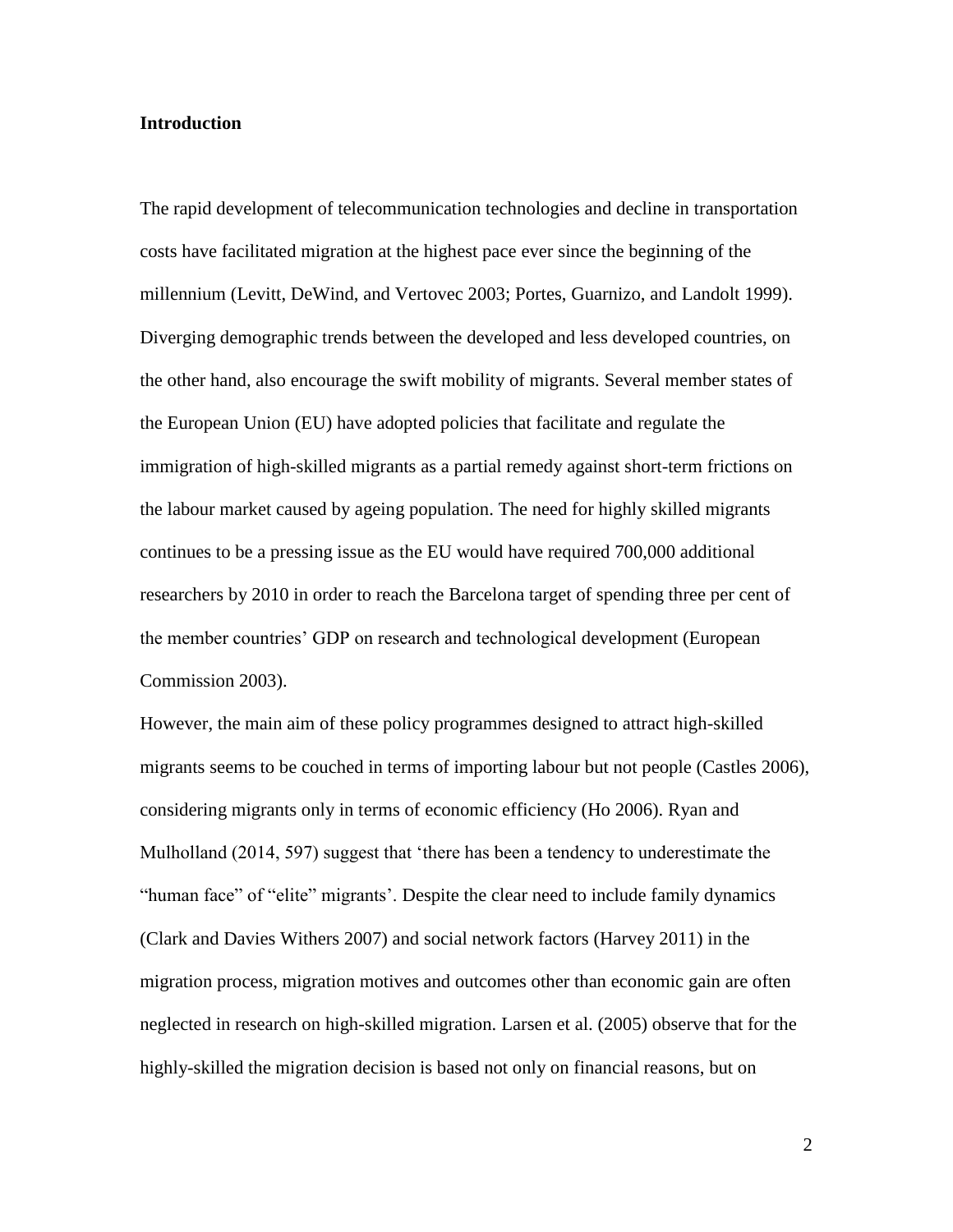individual's values and expectations. Furthermore, the negotiation of employment and family life remains an important issue, as well as the career experiences of high-skilled female immigrants on the labour market (Lee Cooke 2007; Liversage 2009). The aim of this article is to present a framework which links the life course approach to high-skilled migration. By using the lens of the life course, migration behaviour is viewed not only in response to labour market triggers, but also in relation to education, employment and household trajectories of the highly skilled migrants and their significant others. The article also highlights the role of context, as events in the life course do not take place in isolation but in a specific place and time. Thus expanding the focus from only economic-related outcomes of migration enables to shed light on the 'underlying social and cultural decision-making processes' (Smith 2004, 265).

This article first examines the concept of high-skilled migration. Then it continues by presenting a theoretical framework of life course approach applied to high-skilled migration and thereafter provides results from an empirical study in the Netherlands. In the final section the implications of life course interdependencies on shaping the migration decisions of the highly skilled are discussed.

### **High-Skilled Migration: Concepts and Definitions**

Defining a highly skilled migrant has been a widely debated subject. Generally, a highly skilled migrant is considered one with a tertiary education or an equivalent specialised work experience (Iredale 1999), whereas the notion of 'equivalent experience' remains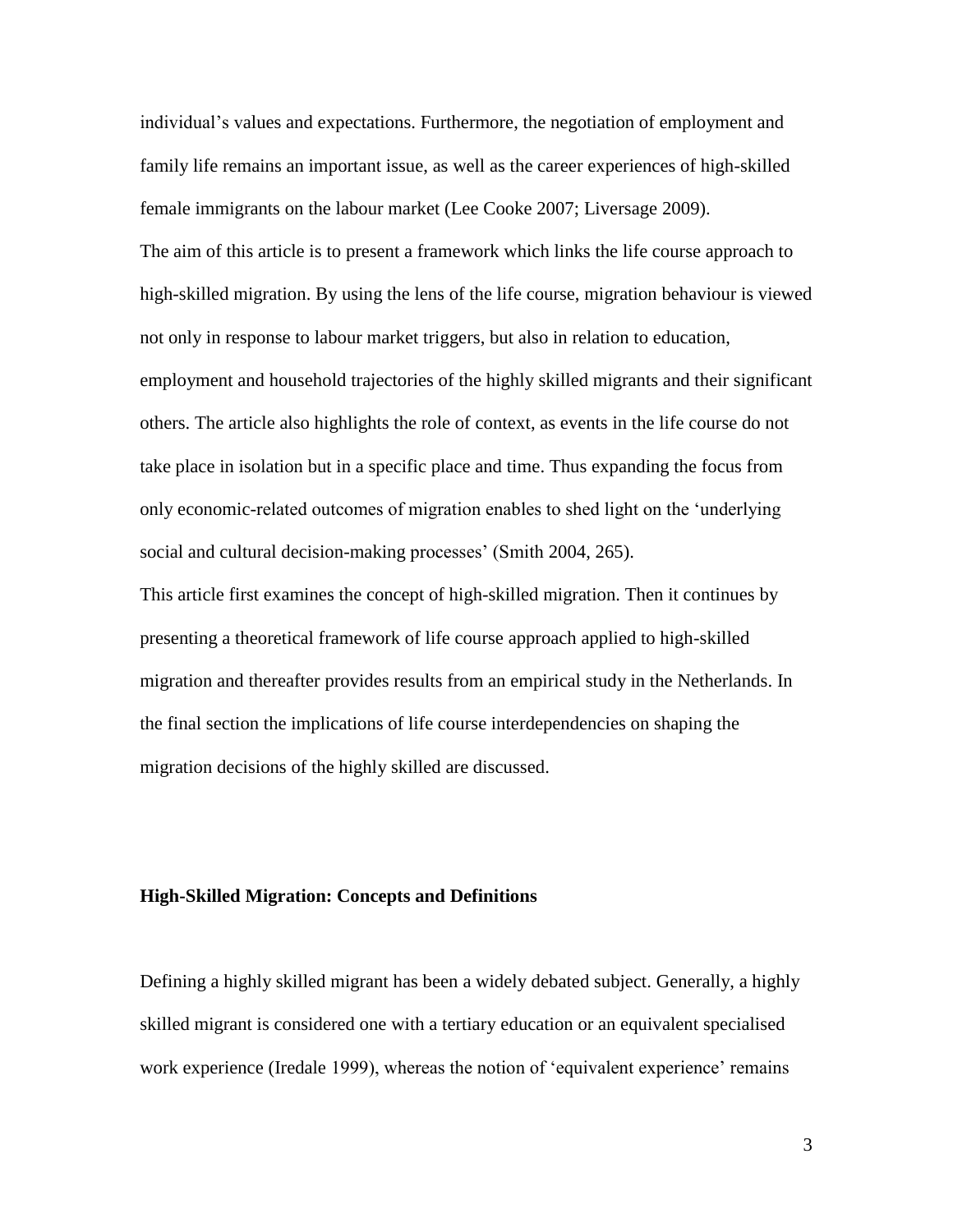ambiguous and admission policies differ on the requirements for the level of a university degree differ per country. In the Netherlands a highly skilled migrant is defined through the significance of their contribution as they are referred to as 'labour migrants with nationally or internationally scarce expertise; generally highly educated and earn an above average wage; employed in sectors of great economic or social importance' (ACVZ 2004, 144, translation). Many scholars advocate the distinction between skillsbased (i.e., working experience) and qualifications-based (i.e., educational attainment) professional expertise (Koser and Salt 1997; Williams and Baláž 2005). This article retains the use of the term 'highly skilled migrants', and assumes that their working experience is equivalent to completed tertiary education.

From a theoretical point of view, high-skilled migration is usually presented in terms of human capital of the individuals. People are assumed to move to labour markets whose requirements match their education and work experience, and where they expect to receive the most satisfying pay-off for their investment in human capital (Borjas 1989). This line of reasoning thus views migrants rather as economic agents but not as social agents. Investments in human capital can also lead to non-economic returns (Becker 1962). Personal development, creating a professional network, gaining international experience, and better working conditions and opportunities are equally or even more important than the highest economic returns in the migration decision-making process of knowledge migrants (Guth and Gill 2008; Harvey 2011, Khoo, Hugo, and McDonald 2008). These reasons account for the temporary rather than permanent, circular rather than unidirectional nature of high-skilled migration (Koser and Salt 1997).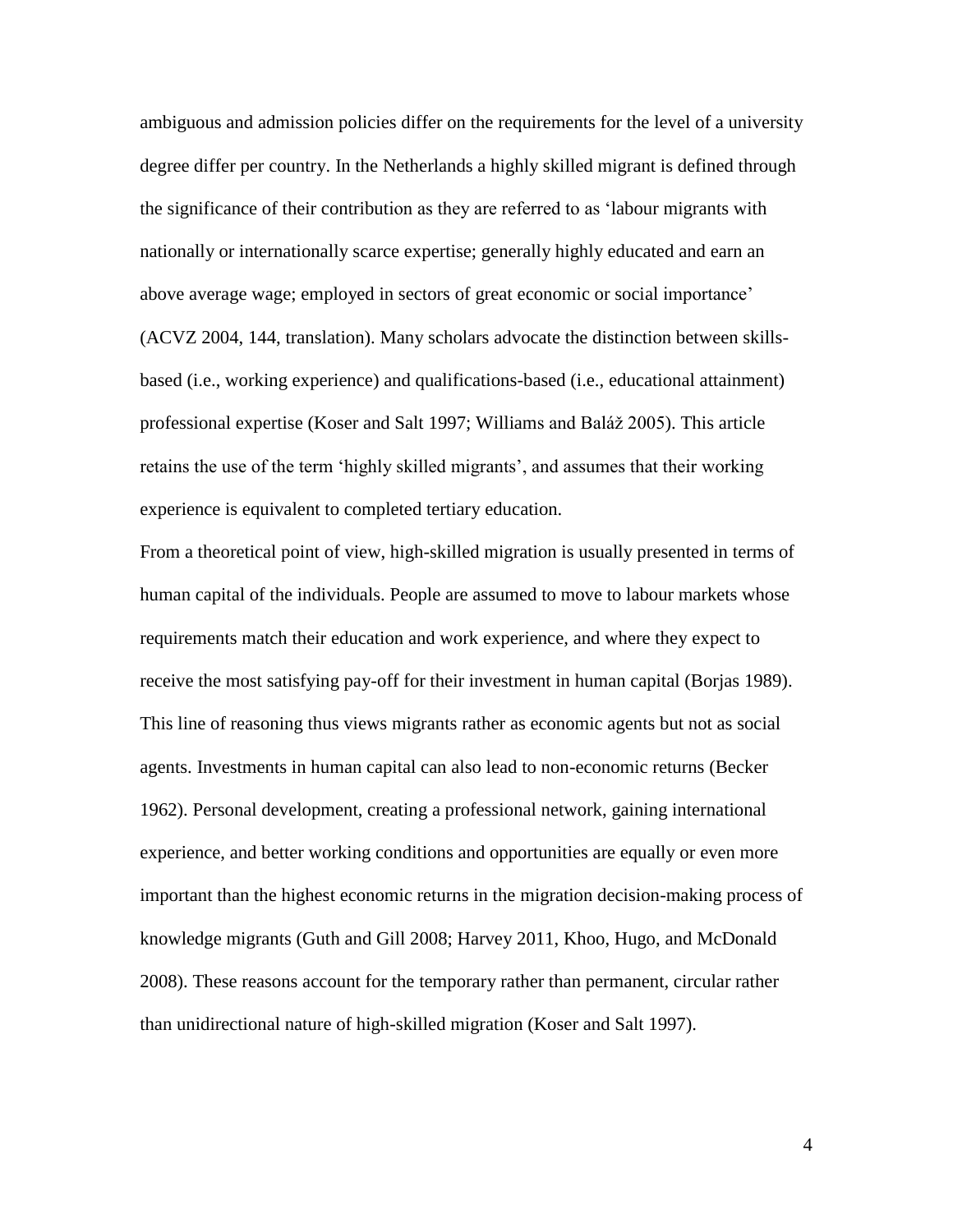The circular nature of the mobility of professionals is of crucial importance for the macro consequences in terms of brain drain, brain gain or brain circulation. Migration of highskilled labour is beneficial not only to the migrants themselves and to the receiving countries, but also to the sending countries that profit from the initial outflows of these migrants. The receiving countries gain from the accumulation of skilled labour which leads to increase in the level of productivity (Commander, Kangasniemi, and Winters 2003), boost in contributions to the welfare system (Kapur and McHale 2005), stimulation of innovation capacity and international dissemination of knowledge (Salt 2006). The professional expertise and networks of expatriates can be transformed into development of and investments in the home country (Stark, Helmenstein, and Prskawetz 1998), even when they do not physically return. Migrant remittances are a major resource for economic development (Ratha 2003). In India, remittances make up 23.1 per cent of export earnings (Hugo 2005).

Within the field of skilled migration, international student mobility holds a large share. Students are desired migrants as they bring and develop their skills and then subsequently develop the destination countries (King and Raghuram 2013). Raghuram (2013), however, suggests that the boundaries between student migrants and other skilled migrants are blurring, particularly due to increased integration in the society and the multiple potential identities of students, such as workers or family members. Postgraduate studies are a step towards career opportunities. Findlay et al. (2012) argue that international student mobility should be seen in the wider context of life course aspirations of the students, in particular it should be related to subsequent mobility intentions. As Li et al. (1996) observe: migrating to learn might lead to learning to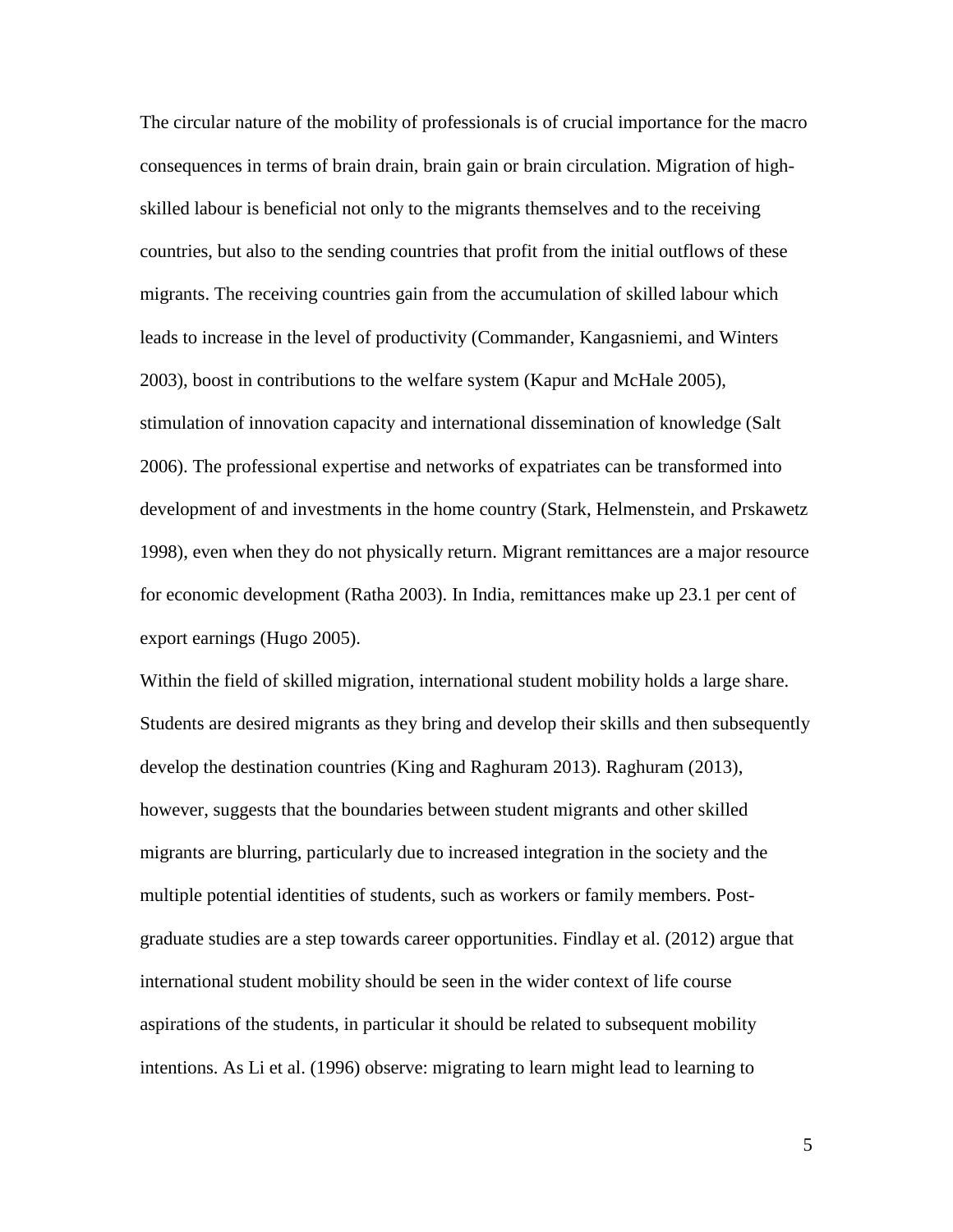migrate. In the Netherlands, the focus of this article, PhD candidates are regarded as researchers rather than students. They receive a salary or a scholarship, do not pay tuition fees and they are essentially conducting research. Also the Dutch high-skilled migrant visa scheme includes PhD candidates as salaried labour migrants.

Migration of the highly skilled is not a one-off event but the acquisition of skills and work experience can trigger many movements. Salt (1988, 398) pointed out already decades ago that '[e]ach [migration] step can be understood only in the light of the sequence as a whole.' Additionally, Beaverstock (1996) suggests that professional and managerial workers need to be (globally) mobile in order to obtain the skills required for the international markets and clients. One of the main reasons why Indian IT and health professionals work abroad is the high value of such experience when returning to India (Khadria 2004), thus international working experience may even be prescribed by the norms of the origin community and culture. This view is supported by Robinson and Carey (2000) who, based on their study on Indian doctors in the United Kingdom, argue that despite economic motives migration can be regarded as a cultural and social phenomenon.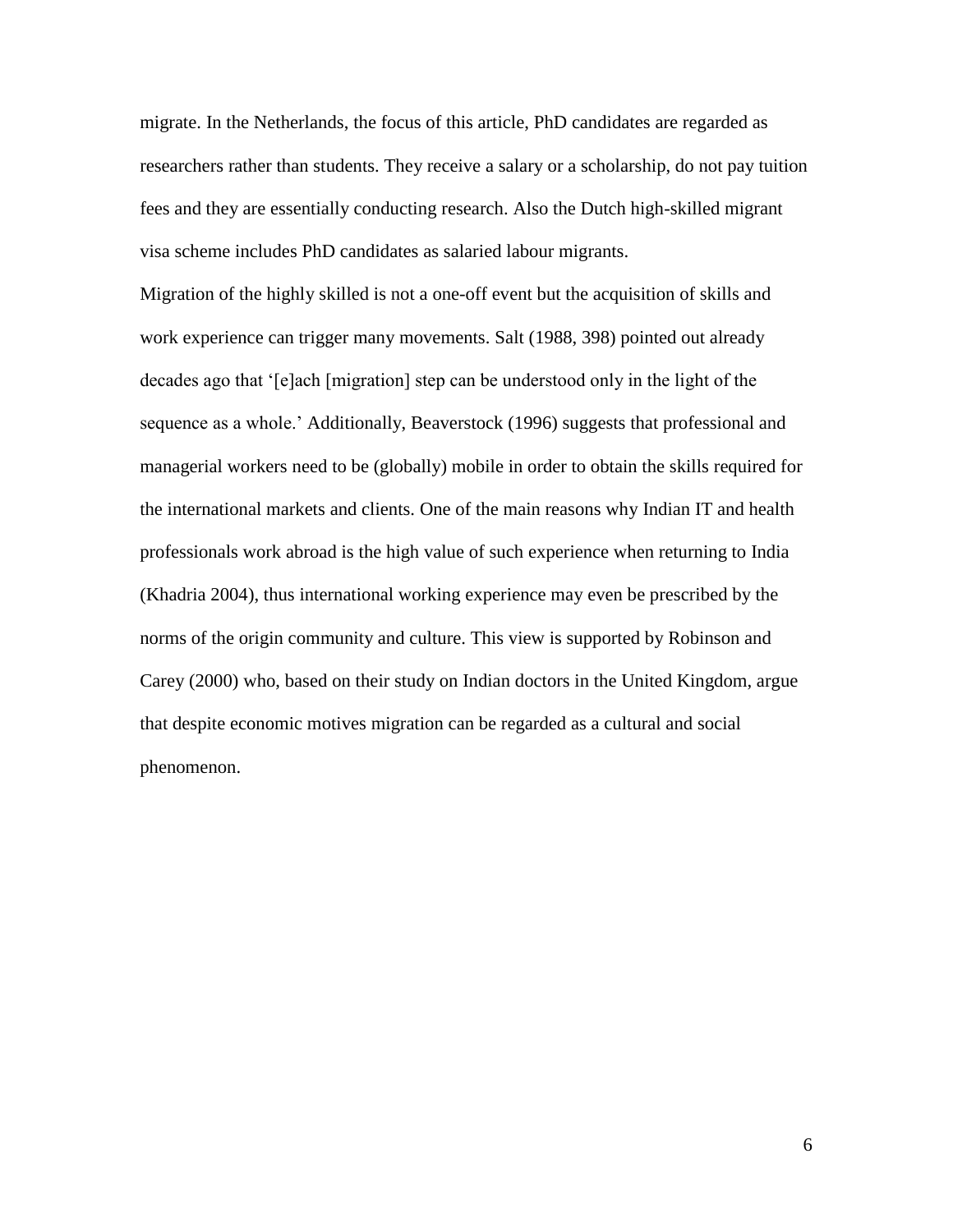### **Studying High-Skilled Migration from the Life Course Perspective**

### *Life course as an approach*

This article views migration as an inherently dynamic phenomenon, as an integrated part of the life course of individuals within the context in which they live. The life course approach provides a coherent tool to examine the evolution of life trajectories and life events of individuals over time and in social processes (see Elder 1985, 1994; Kulu and Milewski 2007). Life course transitions are regarded as intermediary between contextual factors and migration outcomes (Bernard, Bell, and Charles-Edward 2014). In this article the life course approach is applied to understand the events (or transitions) and trajectories (or careers) in key life domains of education, employment, household and migration. The trajectories/careers evolve simultaneously, or parallel to each other, and often depend on one another. Due to interdependence of one's life course trajectories, an event in one trajectory can bring about status changes in other trajectories (Author, Year). Such effect of 'parallel careers' is particularly well exemplified by migration that is frequently accompanied by alterations in several other life domains (Mulder and Hooimeijer 1999; Mulder and Wagner 1993): the completion of higher education or embarking on cohabitation often implies a change in one's place of residence. The interdependencies of parallel careers are two-dimensional: direction of causality and type of dependence between trajectories (Mulder and Wagner 1993). In the life course framework unidirectionality is rarely assumed for causality between different trajectories. Status and event dependencies play a role in the interconnectedness of different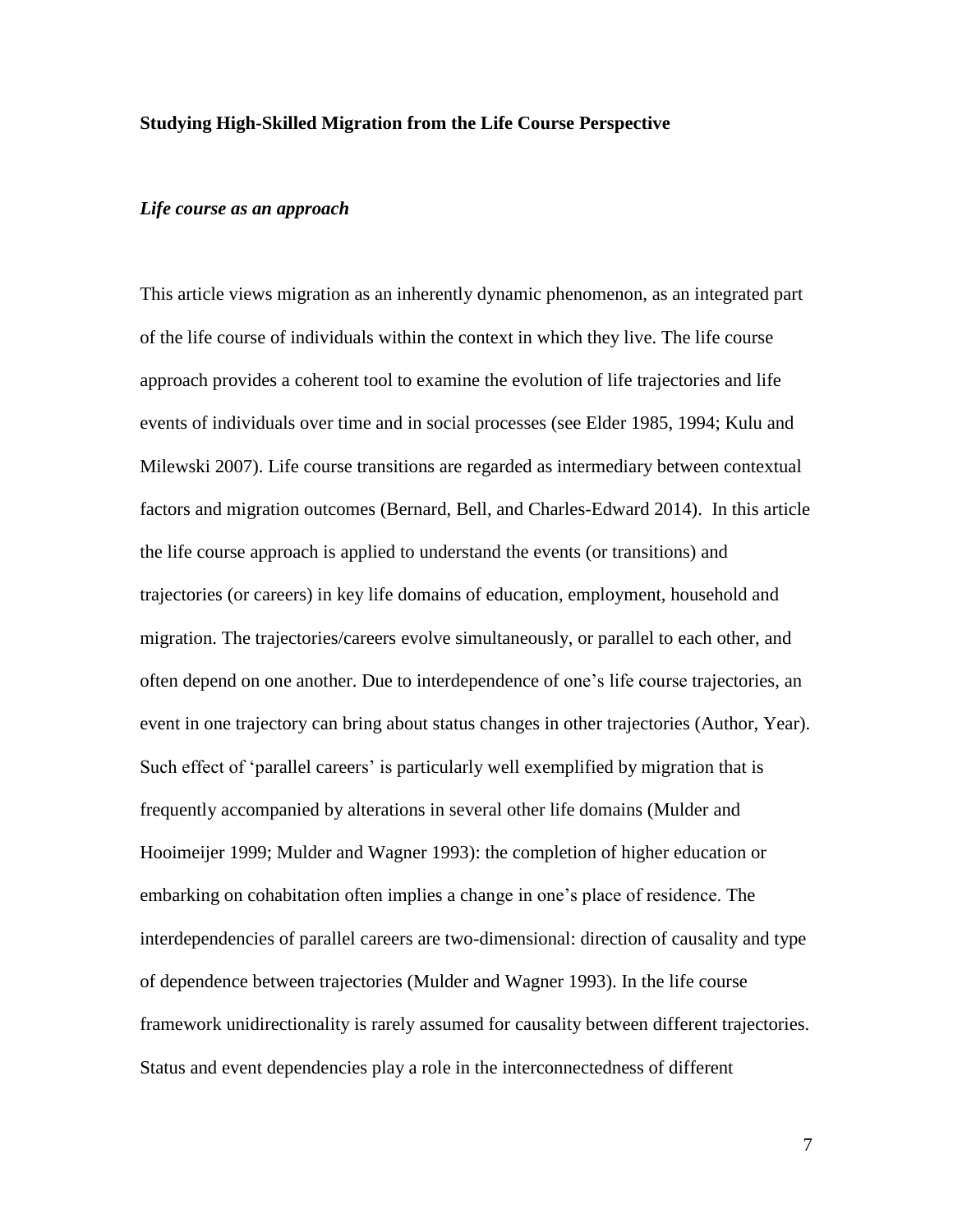trajectories. The former assumes that the occurrence of an event in one trajectory is affected by the status occupied in the other; whereas according to the latter, it is due to the occurrence of the event in the same trajectory (Willekens 1999). The various dimensions of the life course approach are summarised in a framework proposed by Elder (1975, 1994), depicted in Table 1.

### [Insert Table 1 near here]

Time is a crucial element in the life course approach. Elder (1975) distinguishes between three different dimensions of time. Individual time concerns the chronological order of life events in the life of an individual; social time includes influences from social institutions, roles, norms and values on the transitions; and historical time sees the events from the perspective of historical changes (Elder 1975; Author, Year).

### *Migration decision-making and life course*

Given Elder's (1975, 1994) four central themes (see Table 1), in this proposed framework it is crucial to consider migration decision making in a wider setting of factors that either facilitate or hinder migration. Mulder and Hooimeijer (1999) distinguish between factors derived from the individual or household (the micro context) and factors that are created externally (the macro context). They regard micro-context factors as resources and restrictions that concern the life course of the individual and the linked lives. The factors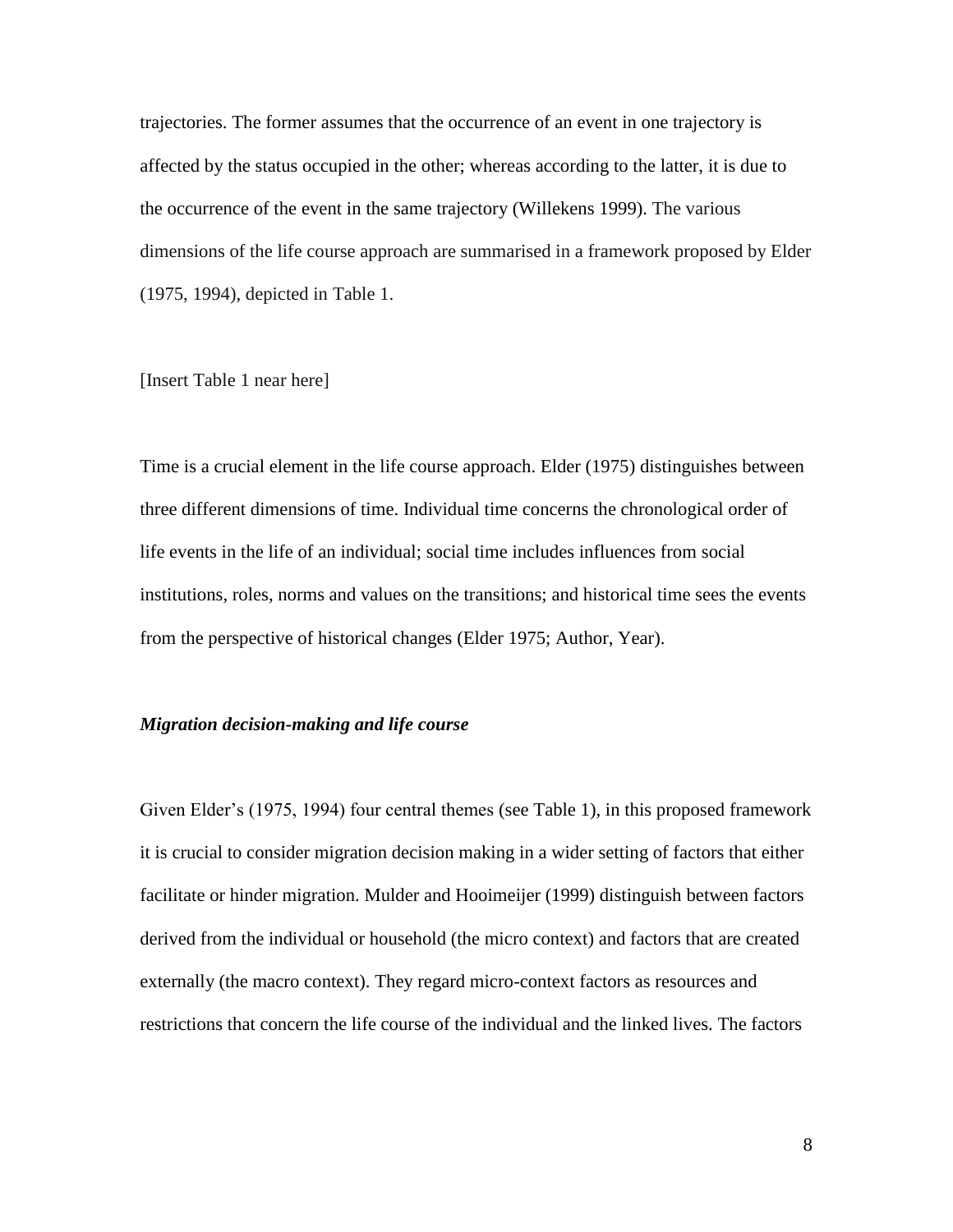on the macro level are classified as opportunities and constraints that are prescribed by the social context.

Qualifications and skills, or human capital, required for a particular job are the main resources. An important restriction stems from the household composition, namely, the more persons it consists of, the more complex the migration decision making. Mincer (1978) coined the term 'tied movers' to refer to migrants who move in order to advance the partner's career and thereby often give up their own employment-related ambitions. Women have predominantly been found to be tied movers, as they tend to undergo downward mobility after migration (Boyle et al. 2008; Clark and Davies Withers 2002; Cooke 2008). However, not only economic considerations are the key motivation for family migration. Pittman and Blanchard (1997) suggest that the relative resources of both partners should be looked at, leaving more space for the discussions on power and gender relations within the family. Moreover, Ackers (2004) argues that economic factors tend to be more applicable for young and single migrants, whereas for those in further life course stages, such as migrants with a partner and/or child, family considerations are more relevant.

On the macro level, opportunities include the availability of specific jobs for the highly skilled, as well as beneficial immigration policies, whereas barriers to immigration or absence of the vacancies are constraining factors.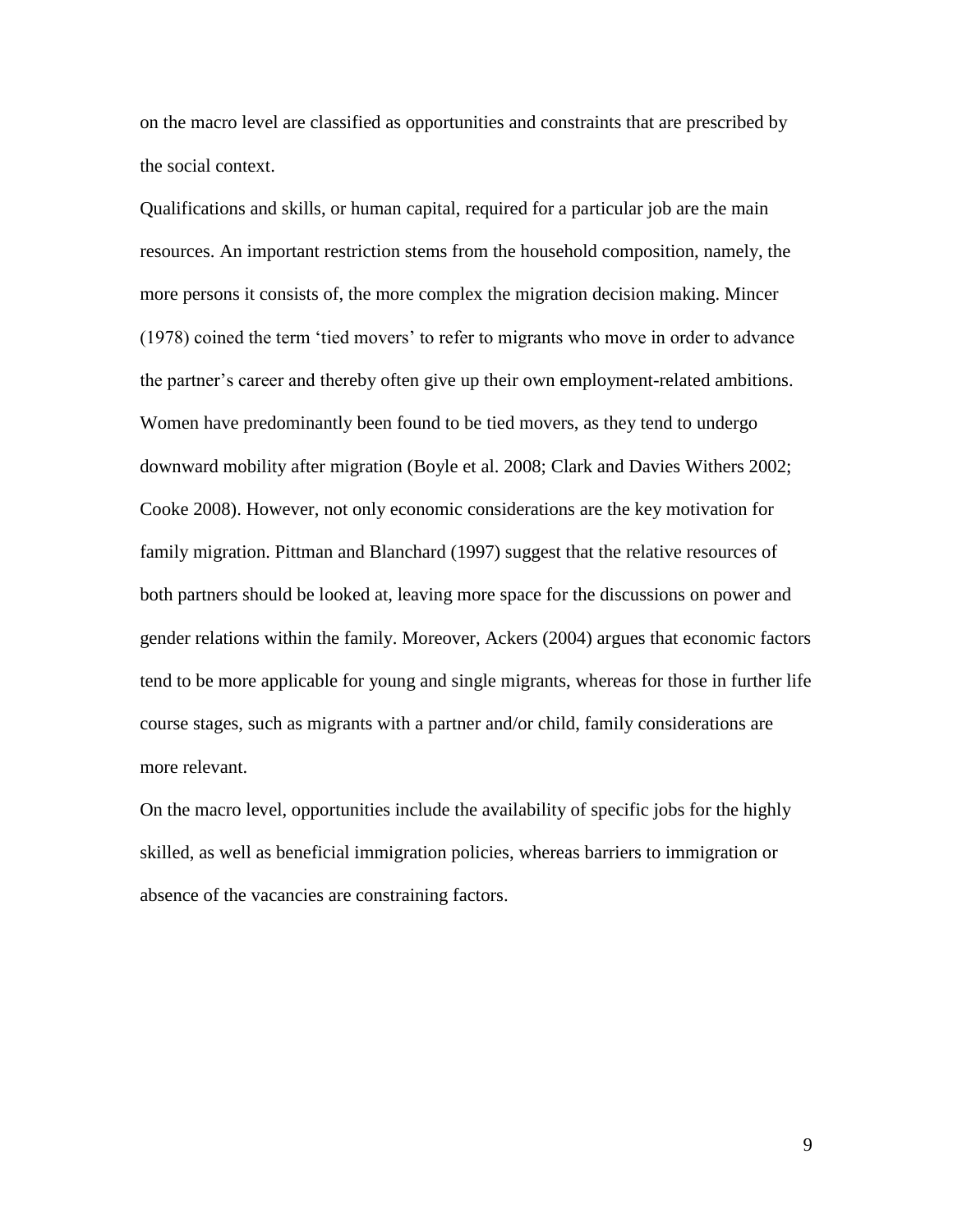### *Networks, life course and migration*

Social and organisational networks can affect the life course of highly skilled at the meso level. Social ties provide both information on settlement destinations and the means for interpreting migration as a social phenomenon, not only as an outcome of economic decision making (Boyd 1989). Emphasising the importance of social networks in migration, Massey et al. (1998) observe that the cost of migration is reduced for each new migrant when he or she utilises the social capital from the networks. Nevertheless, a critique of this theory is its orientation only towards the economic aspects of migrant networks. For the highly skilled migrants, one of the most important benefits from social networks is finding employment and recruitment via informal contacts (Alarcón 1999; Conradson and Latham 2005; Meyer 2001). Organisational networks, on the other hand, often predetermine the employment and migration trajectories, since overseas postings are integrated in the policies of multinational companies as a part of a professional career (Beaverstock 2005).

### *Life course, migration and the highly skilled*

This article combines life course and high-skilled migration to stress that migration is not isolated from other life course trajectories and to illustrate the role of significant others in shaping the migration trajectory of the highly skilled Indians in the Netherlands. Despite the diversity assumed in the life course approach, some general patterns within the context of international migration among the highly skilled can be pointed out.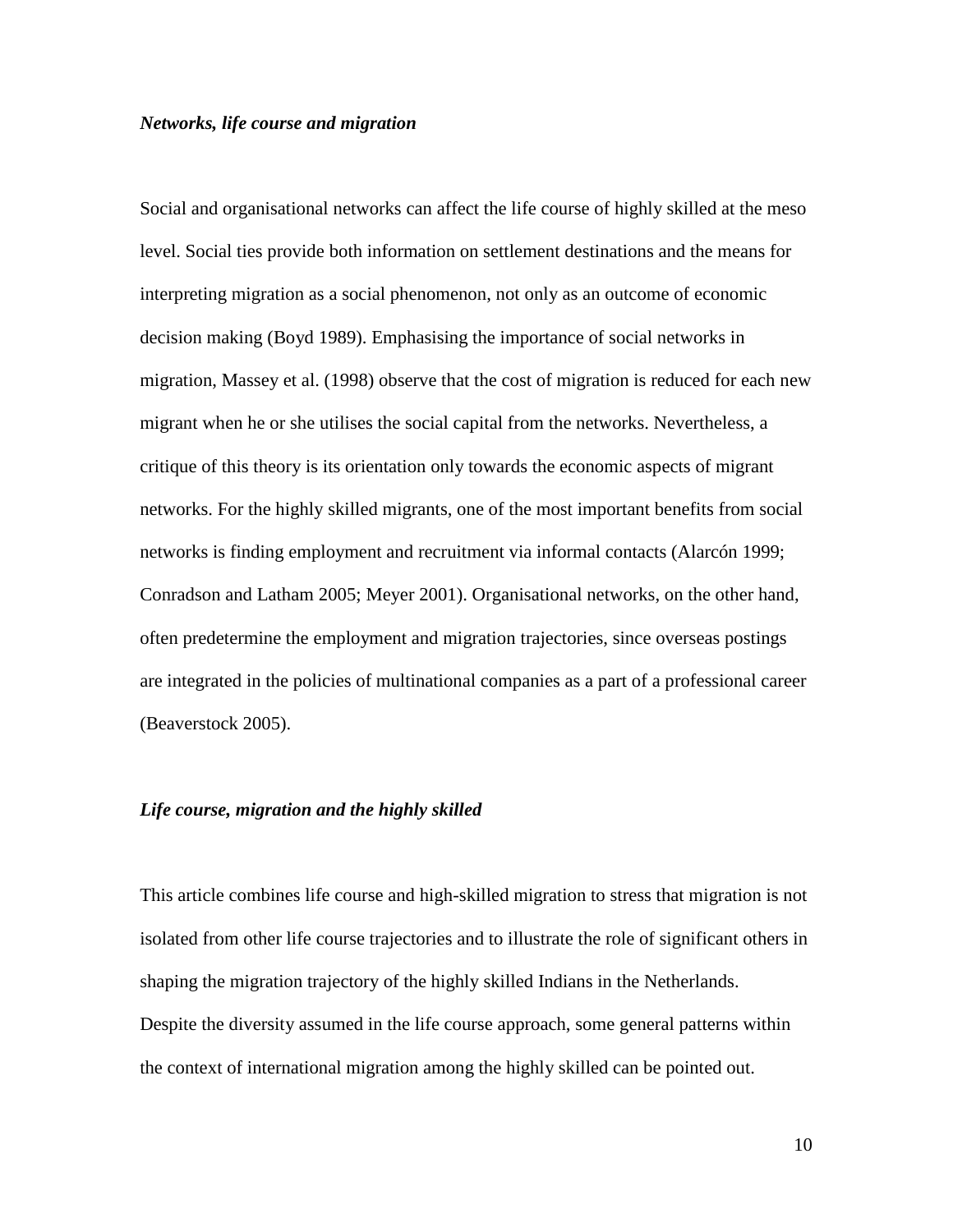Research has confirmed that highly educated people are more likely to move more often and over longer distances (Flowerdew and Al-Hamad 2004; Whisler et al. 2008). This is supported by the finding that long-distance moves undertaken are mainly employmentrelated (Clark and Davies Withers 2007; Kulu and Billari 2004). Many studies suggest that migration propensity depends on the family status and composition. The larger the family size, the less likely people are to move (Boyle et al. 2008; Kulu 2008; Sandefur and Scott 1981; Whisler et al. 2008). Married people are found to be less prone to relocation (Clark and Davies Withers 2007; Sandefur and Scott 1981; Whisler et al. 2008). However, the likelihood of union dissolution is higher among couples who move frequently over long distances (Boyle et al. 2008; Muszynska and Kulu 2007). With regard to family formation, the fertility of the highly educated appears to be lower than that of the low-educated (Kulu 2005). Some studies have concluded that migration is shortly followed by the birth of a child (Andersson 2004; Kulu and Milewski 2007; Lee Cooke 2007), although it is not clear whether this is specifically applicable to high-skilled migration. Kley and Mulder (2010) suggest that migration decisions stem to a large extent from life course events and from perceived opportunities in various life domains. Bernard, Bell and Charles-Edward (2014, 233) add that not all migration decisions are directly driven by life course events, but also through 'contextual factors such as economic development, social inequalities, degree of gender equity, cultural norms and value systems' which indirectly influence the life course in general and migration trajectory in particular.

Whereas a vast majority of the previous research linking life course and (high-skilled) migration has focused on the Western countries, this article will examine migrants from a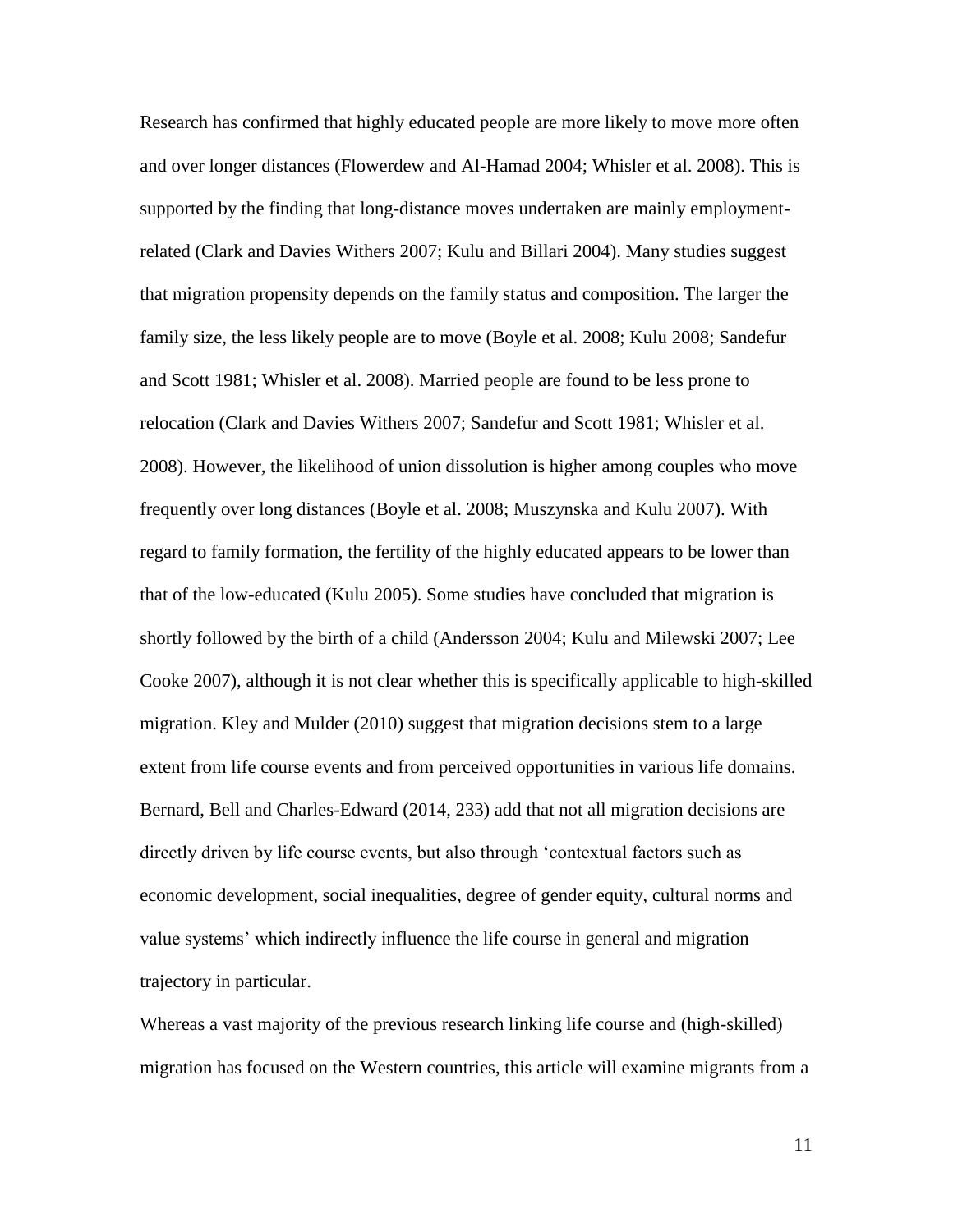non-Western country, India, where path dependencies may not resemble those of the Western context. The discrepancies might occur due to differences in resources, restrictions, opportunities and constraints that form the life course in general and transitions such as union formation or onset of professional career in specific.

### **Data and Methods**

This study explores life course from a qualitative perspective to understand migration processes from the micro level and to account for the historical and geographical context, timing of lives, linked lives and human agency. We have discussed the advantages of qualitative research methods for studying the life course of migrants in our earlier work (Authors, Year). In order to get insights on how highly skilled Indian migrants in the Netherlands construct their life course with regard to education, employment, household and migration trajectories, 22 in-depth interviews were conducted.

## *Study setting and research participants*

In the Netherlands the high-skilled migrant visa was introduced in the end of 2004 and by 2011 approximately 30,000 applications were received (IND 2012; INDIAC 2009). Roughly one third of these migrants were employed in IT and other business sectors, whereas another third worked in industry, trade, or education and research (INDIAC 2009). Three quarters of the visa applicants were males, every second aged 18–30 years,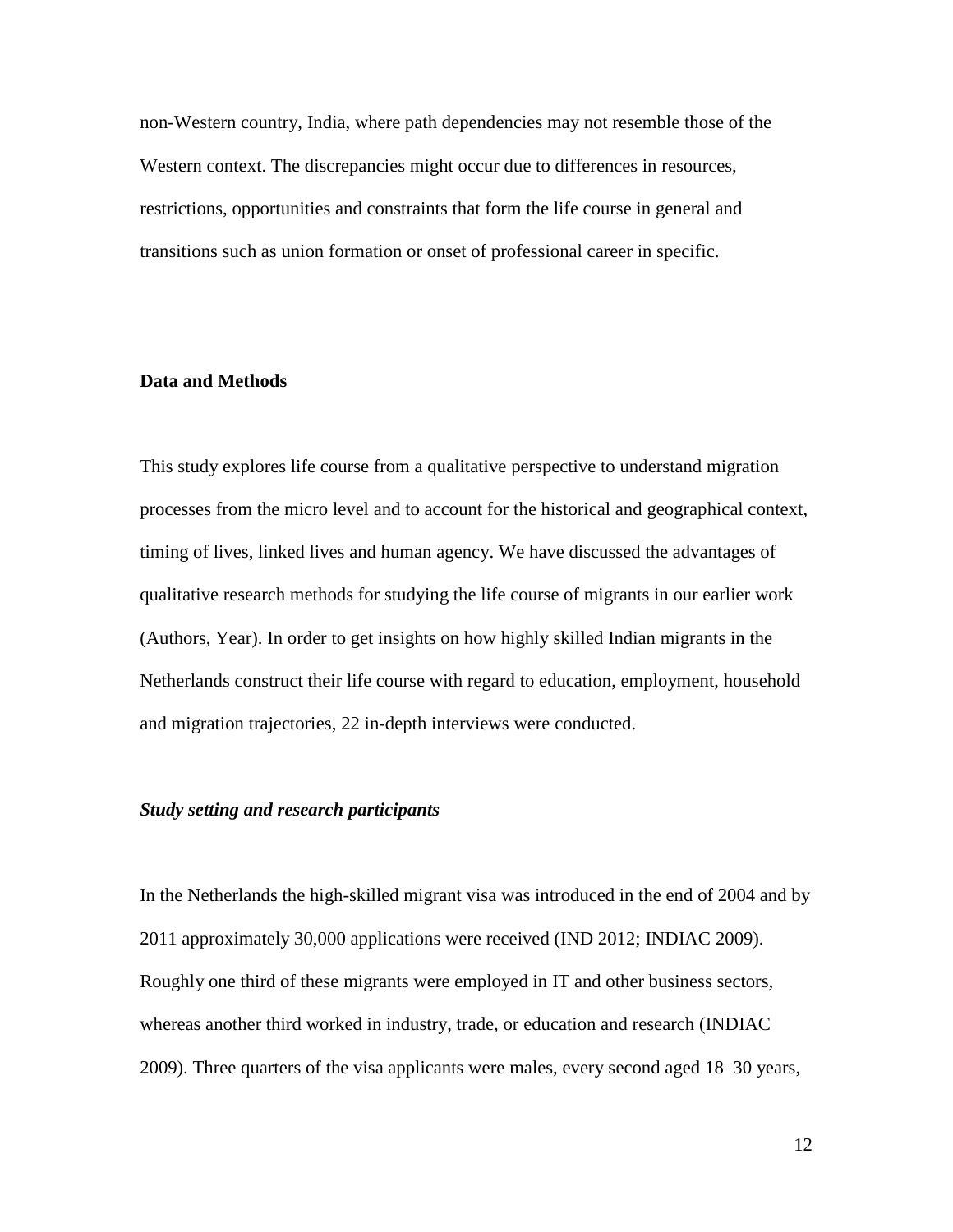and every third of Indian origin (INDIAC 2009). High-skilled migrants in the Netherlands value the country's well-performing labour market, a high level of income per capita, and the reputation of Dutch universities and research institutes (SEO Economic Research 2010). The inflow of labour migrants from Asian countries will continue in the future and even increase as India and China will remain the largest pools of highly skilled migrants in the world (Nicolaas 2009).

The research participants of our study were sought by means of snowball sampling among Indians aged 25–40 who were preferably holders of a high-skilled migrant visa. The interviews took place in Amsterdam, Eindhoven and Groningen between June 2010 and August 2011. Among the 22 participants, 17 participants were males; 10 participants were married, four engaged and two in a relationship. Five participants were parents. Eight participants were working in the field of research, seven participants were engineers, another seven were employed in the IT and other business sectors, and one participant was currently a stay-home mother but looking to return to labour market.

## *Interviews and analysis*

The main issues dealt with in the interviews were the life events that have led to migration accounts and vice versa. Drawing from the biographic-narrative interview method (BNIM) (Wengraf 2001), the form of the interviews gave the participants the chance to tell their life story and further reflect on the context of their migration decision, behaviour and experiences. After the narration, the principal researcher posed specific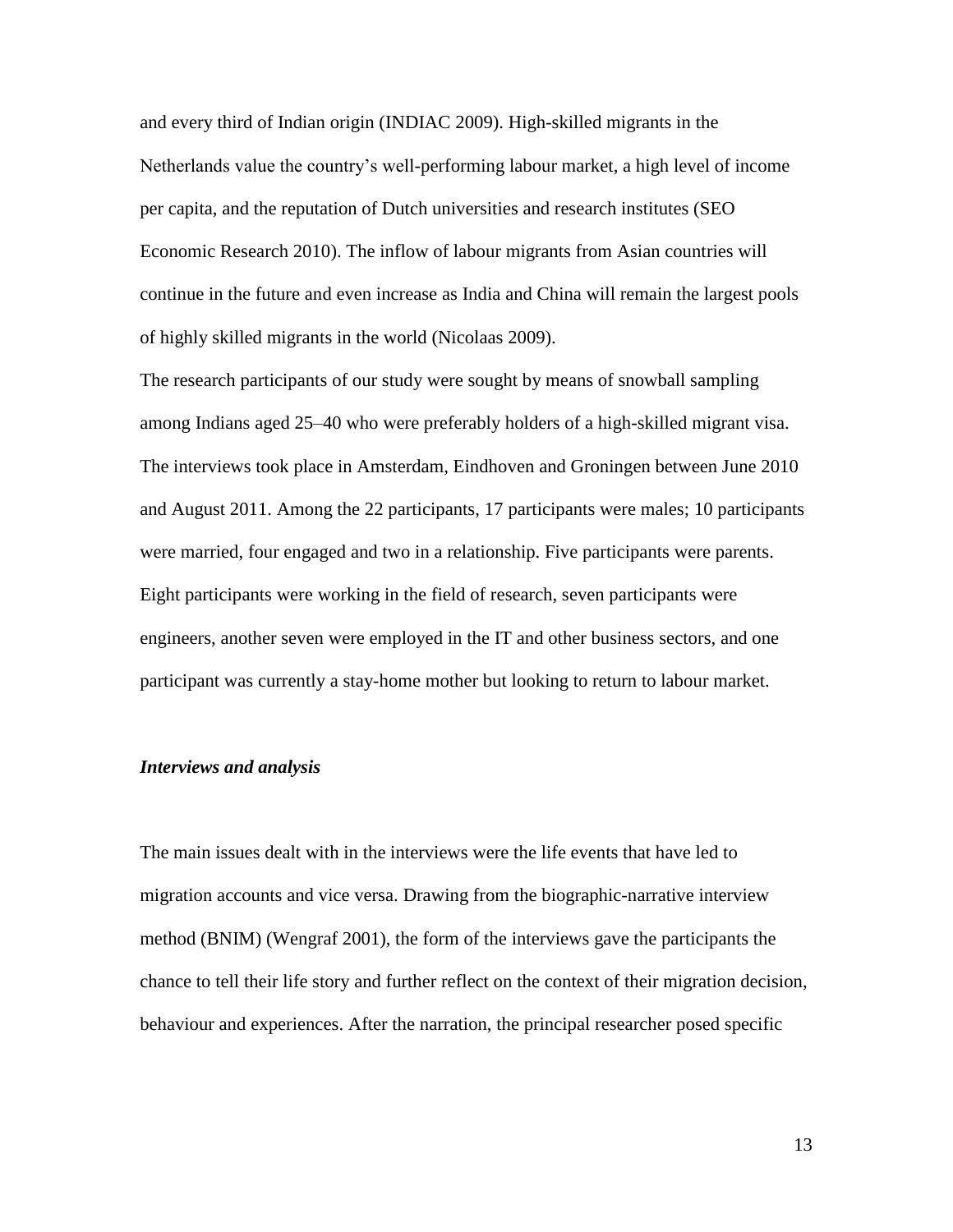questions stemming from the research questions to add details to the issues revealed in the first phase of the interview.

The interviews were recorded and transcribed and thereafter analysed with the qualitative data software MAXQDA. The main themes that arose from both deductive and inductive coding of the transcripts are outlined in the following sections. The data collection and analysis was grounded in theoretical saturation, thus the 22 interviews provided sufficient research material. Theoretical saturation is attained when no new information or different insights emerge from the interviews, categories are well developed with regard to their variation, and relationships among concepts are founded and validated (Glaser and Strauss 1967).

Additionally, the principal researcher depicted the life course events and parallel careers of each participant (see Figure 1). This method allows for a quick visualisation of path interdependencies and timing of events. The visualised life story was based on the information received from the participant throughout the interview. Similarly, quantitative life course studies use life history calendar (Ensel et al. 1996; Freedman et al. 1988), however, it does not allow the illumination of directionality between life domains nor the level of detail as provided by this personalised qualitative visualisation.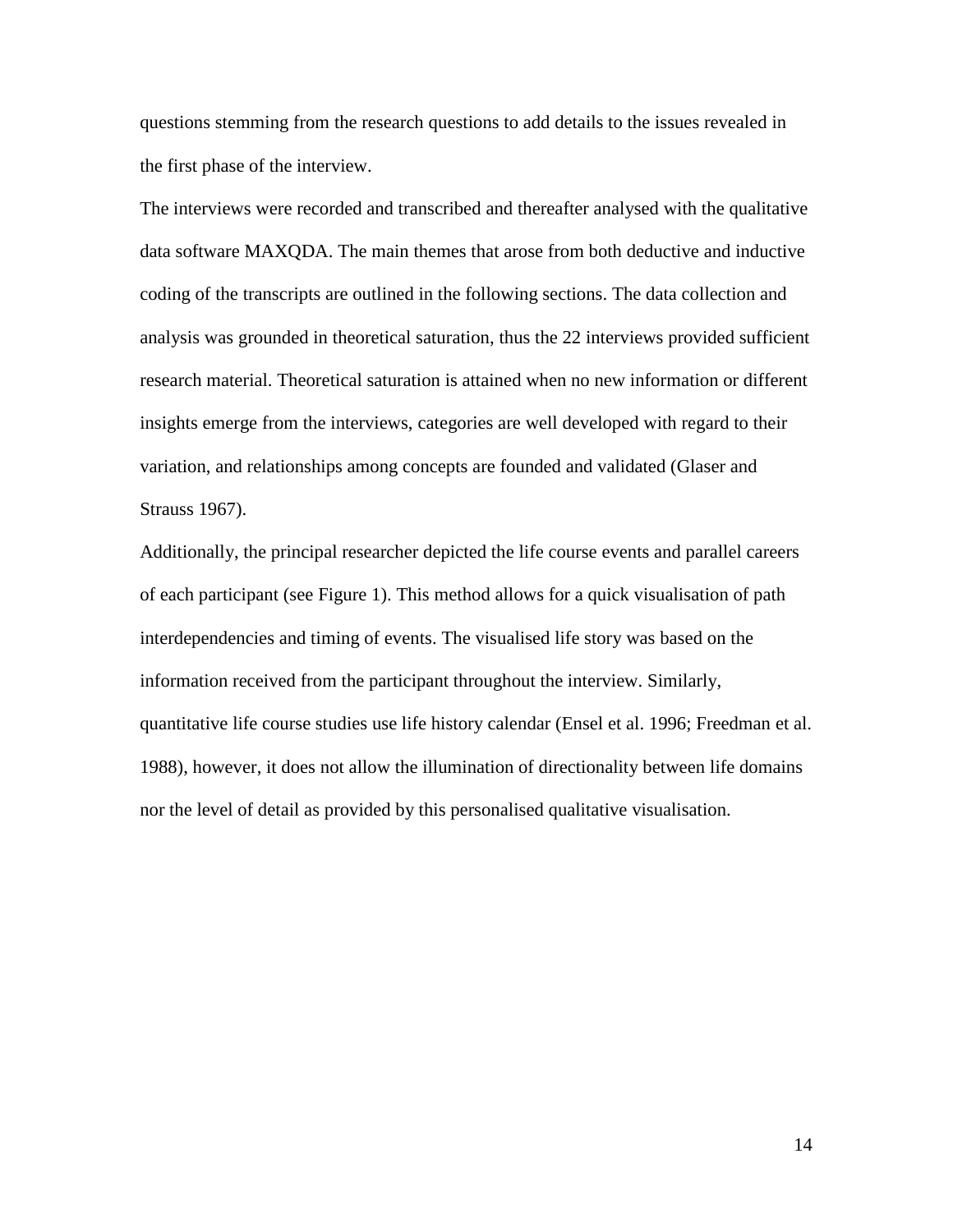## **Results**

## *'I Wanted to Have International Exposure'*

A culture of migration (Massey et al. 1993) is present among the participants as nearly everyone reported their family members, friends or fellow students from India were or had been living abroad. Such a culture of migration is promoted through migration networks and experience abroad of significant others which results in studying or working abroad as a norm for the highly skilled. Participants referred to such migration as 'pilgrimage', 'fashion', or even 'craze'.

Long before me, my supervisor's supervisor came [to a particular Dutch institute]. Then my supervisor's colleague came here. So there's a tradition of people coming in, going back, it's like... this kind of... pilgrimage kind of thing.  $(Rahul<sup>1</sup>, 38, scientist)$ 

We use the life story of **Ganesh** to illustrate the different interactions between migration, education, employment and household trajectories (see Figure 1 for the visualised life course). It is not a standard life story but provides insights into the life of a high-skilled migrant. We also present experiences of participants from different occupations to show the range of practices. At the time of the interview, in June 2010, Ganesh was a PhD researcher in Groningen<sup>2</sup> and had lived in the Netherlands for approximately 1.5 years.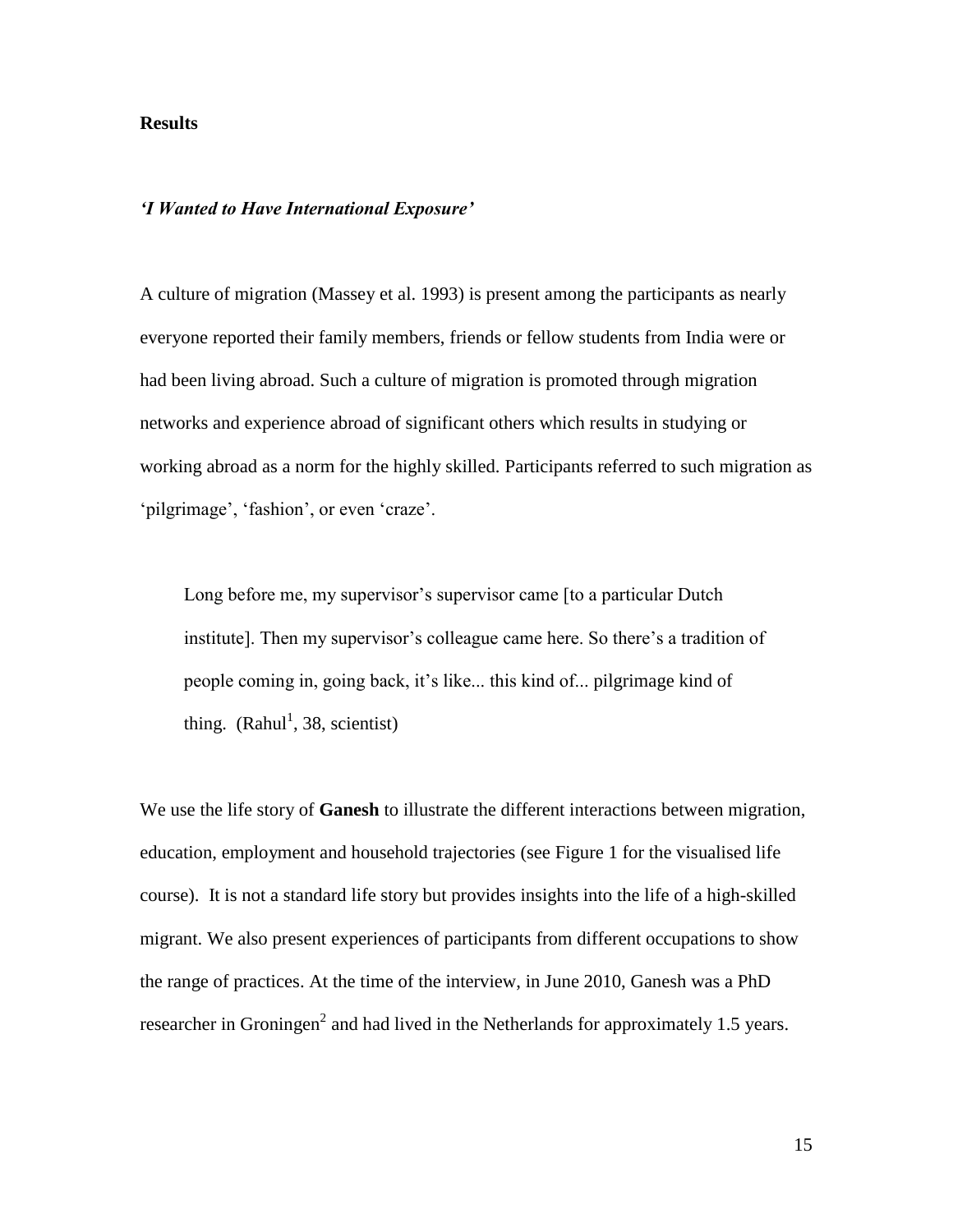#### [Insert Figure 1 about here]

*In 2001 Ganesh had moved from his hometown to Hyderabad for undergraduate studies in engineering. The choice of study field stemmed from his individual interest, but also his parents strongly suggested this specialisation due to labour market demand. According to Ganesh, 'formula-based' decision making is very common among Indian parents.*

*Upon graduating he moved to Mumbai for a Master's programme at the prestigious Indian Institute of Technology (IIT). Having graduated in 2006, he worked for an ITcompany and then took up a job as a research assistant at IIT Mumbai. Three months*  later he relocated to New Delhi to join a company which was formed by IIT Delhi alumni. *After working for a couple of years, Ganesh decided to pursue a PhD to broaden his theoretical knowledge. Driven by gaining international experience, seeking PhD positions abroad was partially for financial reasons, but also because there were fewer opportunities available in the field India. He contacted his professor at the IIT who advised a department at the University of Groningen where the professor already had established research contacts.* 

In general, when talking about their decision and experiences of moving abroad, nearly all participants referred to it as to 'go out'. Arjun (28, IT specialist) referred to postgraduate studies abroad as 'a gateway to escape India'. The world 'out' was perceived to offer more than India, in addition opportunities to explore other countries and cultures. The first migration step was undertaken when a certain level of human capital had been acquired in the form of graduation from studies, or work experience in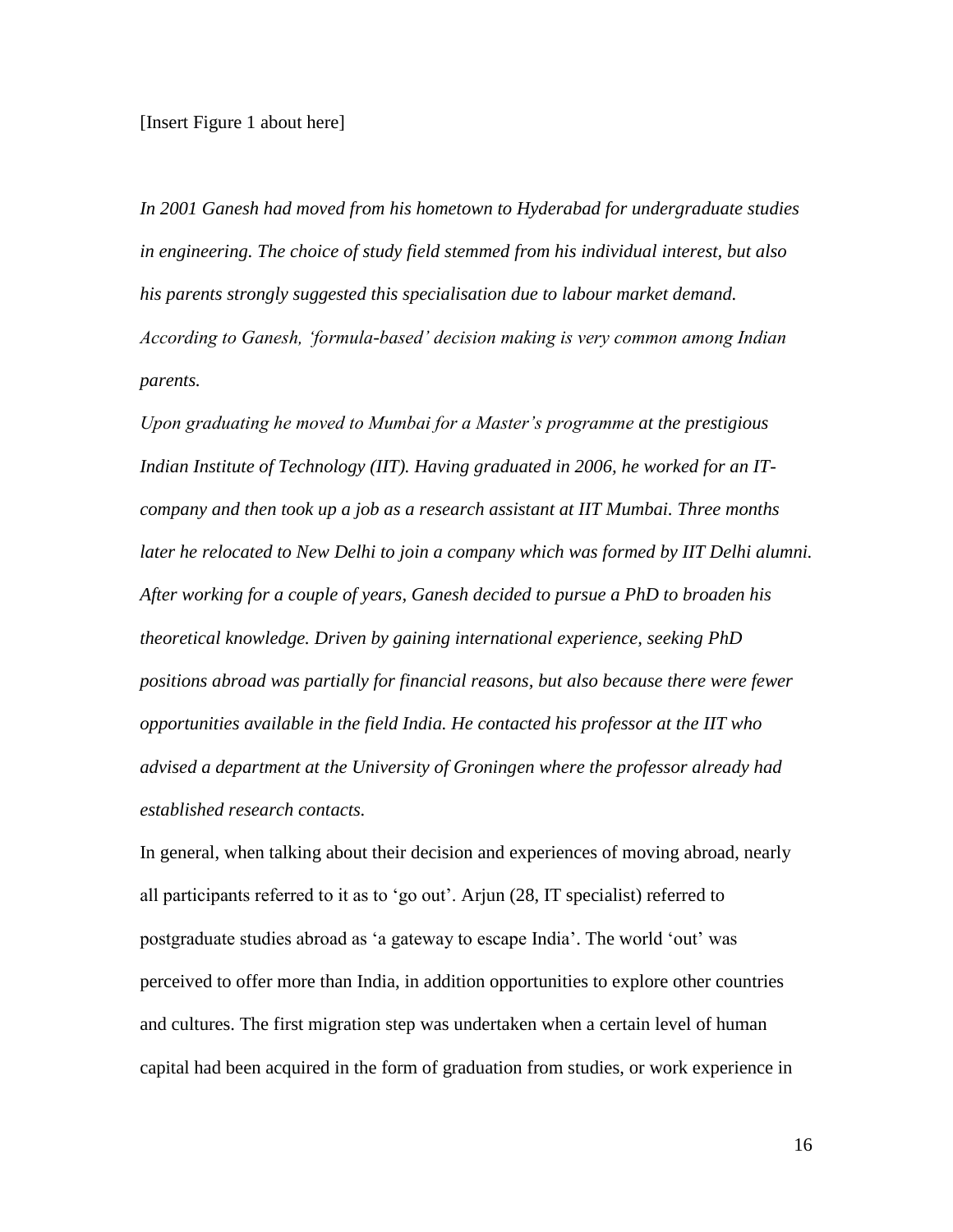India. Several participants had lived in one or two other foreign countries prior to their move to the Netherlands. Again, the motivation for the following migration account was drawn from finalised scientific degree or work-related project.

The first and foremost drive for emigration was often expressed with the word 'opportunities'. Specific career or education advancement opportunities are sought, as well as opportunities to get acquainted with another culture. Contrary to the widespread opinion that financial returns are the primary motivation for high-skilled migration, earnings abroad were not of top priority.

All of them [former colleagues in India] are gone out India, not because they want to go there but there's not enough opportunity to do... high-tech stuff or... It's not just, you know, getting money, it's also opportunities that you want. So you just go out. (Rahul, 38, scientist)

Economic benefits were nevertheless of great relevance to several participants, especially to those pursuing a PhD<sup>3</sup>, suggesting relative wage is an important motive particularly in the early stages of being a highly skilled migrant. Here, the importance of regarding significant others when making the migration decision comes into play: whereas in India the PhD fellowship or salary is enough to live on one's own, it is often insufficient to support family or spouse financially.

Gaining international experience was another essential migration motivation for the participants. 'International exposure' is considered necessary for professional as well as for individual development and most importantly includes learning and applying new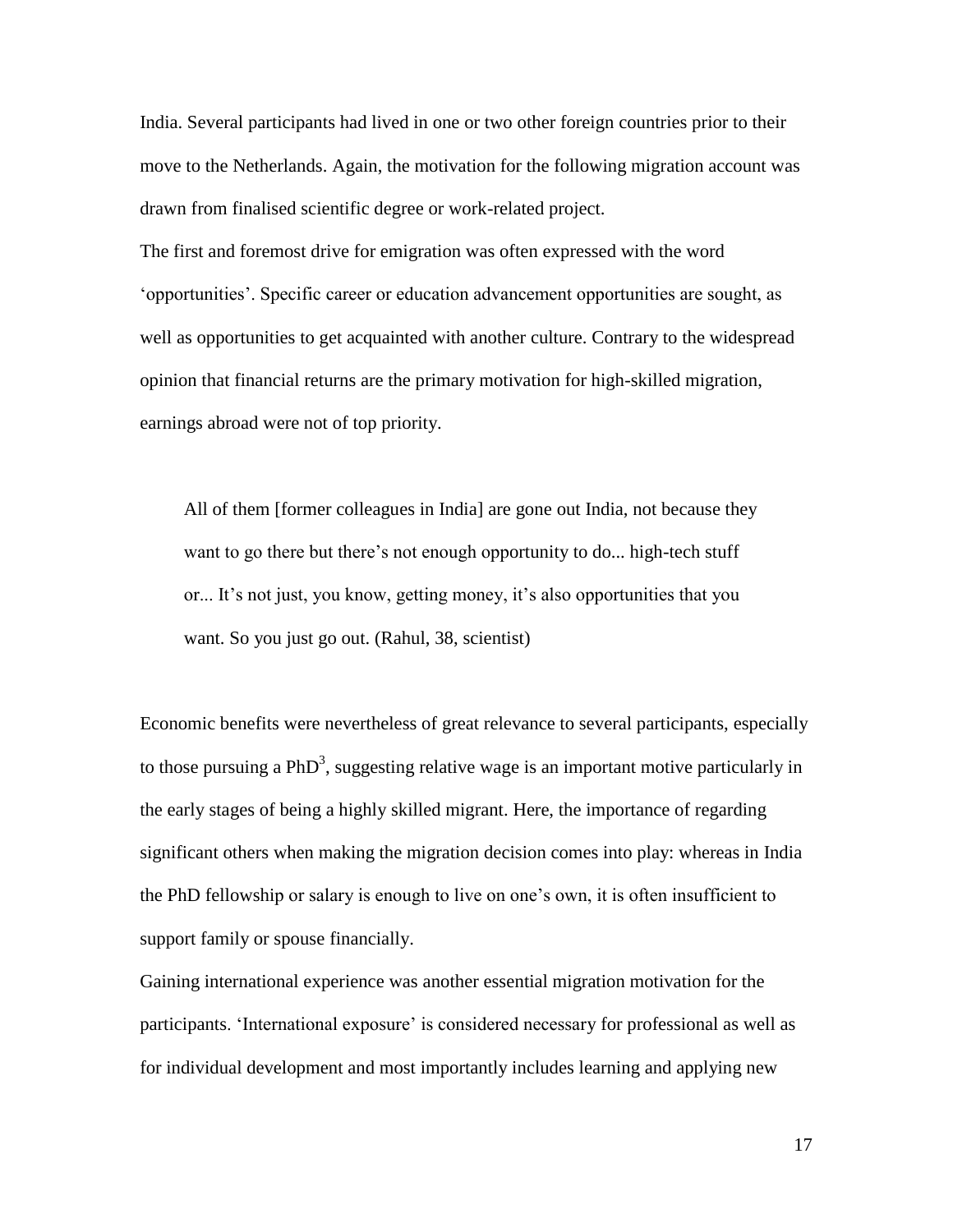skills, extending one's network, and exploring a new culture. Experience of having lived abroad is highly valued and is also expected to be of advantage for the future migration trajectory.

One was of course that economically it's better. And second that... then I thought that I would see much more how the... world works. And you meet more people in the field. (Sudeep, 26, PhD researcher)

The transition from education or employment to migration trajectory of these highly skilled Indians derives thus from the outlook to develop both professionally and personally, and less from the prospective earnings, whereas these motives are often driven by the migration norm created by others' experiences.

#### *'Once Settled with the Job, Get Married!'*

In order to fully utilise the international experience, the participants had been residing or intended to stay abroad for at least a couple of years. This time period was often perceived long enough to go through the stage of union formation, in case this phase was not yet passed.

In the Indian context, the cultural background clearly comes to forth when discussing the issue of marriage since the tradition of arranged marriages prevails. Its implications are two-fold: this life course event is very much timed, and often shaped by parents and other family members. Marriage may consciously be postponed until a certain other event,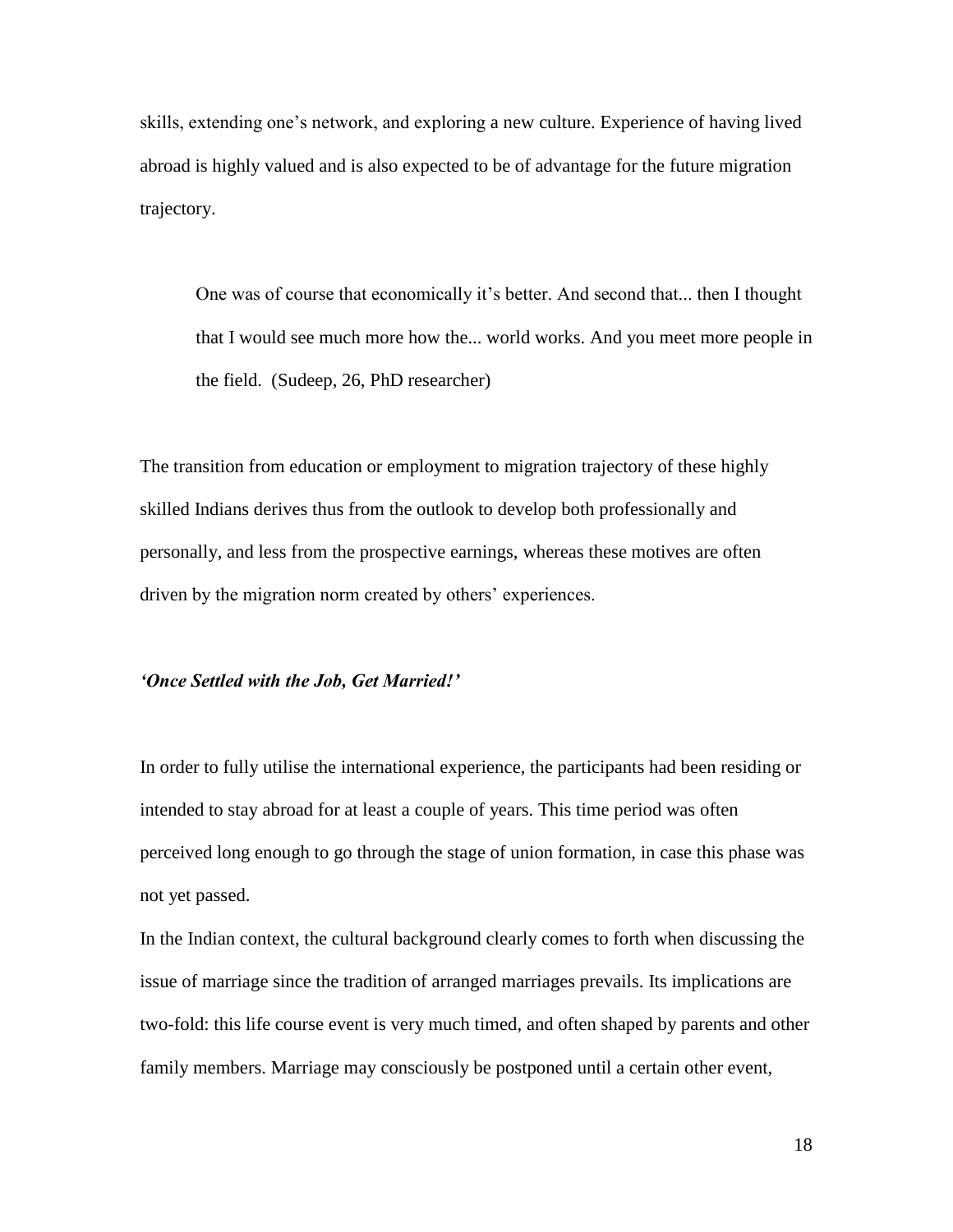most often entry into a job, has taken place. The participants agreed that after that event the parents' expectations are more justified. The majority of them indicated that the initiative to start searching for a spouse was taken by their family members, and given the cultural context, participants accepted that initiative. The search would usually start when the migrant has already settled down and has had a job for a year or two.

So, it just happened that at this time... Well, Indian moms, they have this attitude of... pushing their boy-child as soon as he's settled, he is firmed with his job, get married! So that translated to me as well. I was like 'Okay, no problem.' (Ashok, 29, engineer)

However, for females, marriage often takes place at the end of their education trajectory, before entering the labour market, suggesting different life course patterns for males and females. As Mukta (26, engineer) illustrates: 'If I think about my life before my marriage, then it is all educational thing.'

Once one of the spouses moves to or already lives abroad, education and/or employment trajectories of the other spouse are taken into consideration. In case of an arranged marriage, a suitable spouse candidate is usually expected to have the same level of education, thus specialised opportunities in the labour or education market in the destination country are required also for her or him.

*Two months after the research interview Ganesh got married through an arranged marriage (see Figure 1). His parents and other family members had searched for a candidate who would be suitable for him, but also 'compatible' with the whole family.*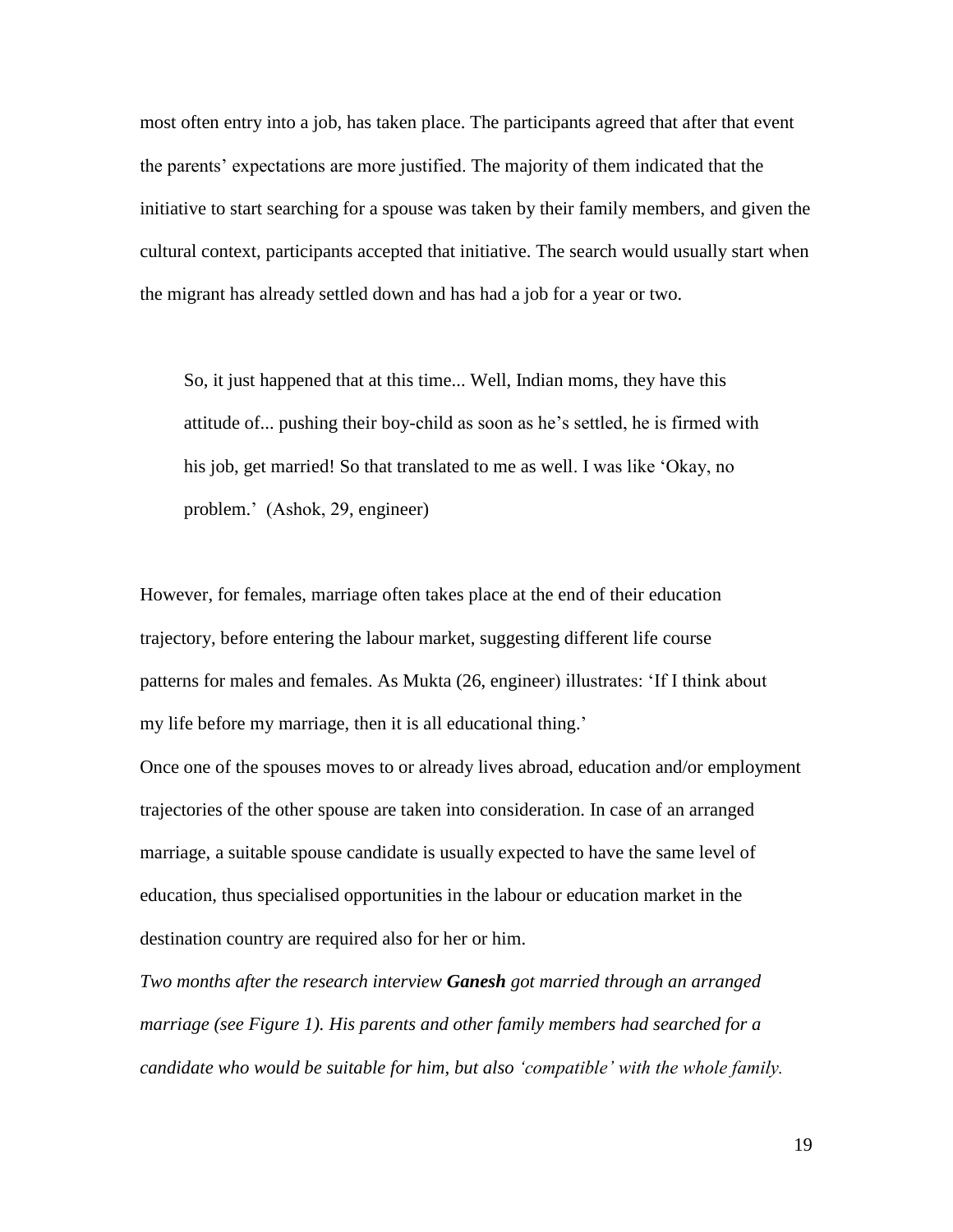*The timing of marriage was facilitated by favourable visa conditions. In 2013 Ganesh planned to finalise his PhD and his wife her Master's programme, after which they intended to stay in Europe in order to gain international work experience.* 

*Sometimes the advantages [of high-skilled migrant visa] prove to be very useful. Like for example studies of my wife, I am planning to apply for my wife here, she wants to do her Master. Because if I look at the normal fee<sup>4</sup> , it is very costly for me and I cannot afford it. [---] If I would have been a bursary<sup>5</sup>… then I think my wife is not allowed to work. I would have postponed marriage for a couple of years till I complete [PhD] and then I will get a post-doc, till then I would have postponed. (Ganesh, 26, PhD researcher)*

However, not everyone necessarily complies with parents' request to get married even when being settled. One of the reasons is to concentrate on one domain at a time and to not simultaneously deal with transitions in several trajectories, which was particularly common among the female participants. Sanjita (28, PhD researcher) has deliberately postponed her marriage until she finishes her PhD, although her parents are convinced that 'at a certain age you have to be married'. Thus whereas she wants to advance her career at this stage of her life, her parents consider it as a hindrance to getting married. On the other hand, separation of different trajectories can sometimes also be determined by social norms, gender roles and expectations present in the culture. Indian women were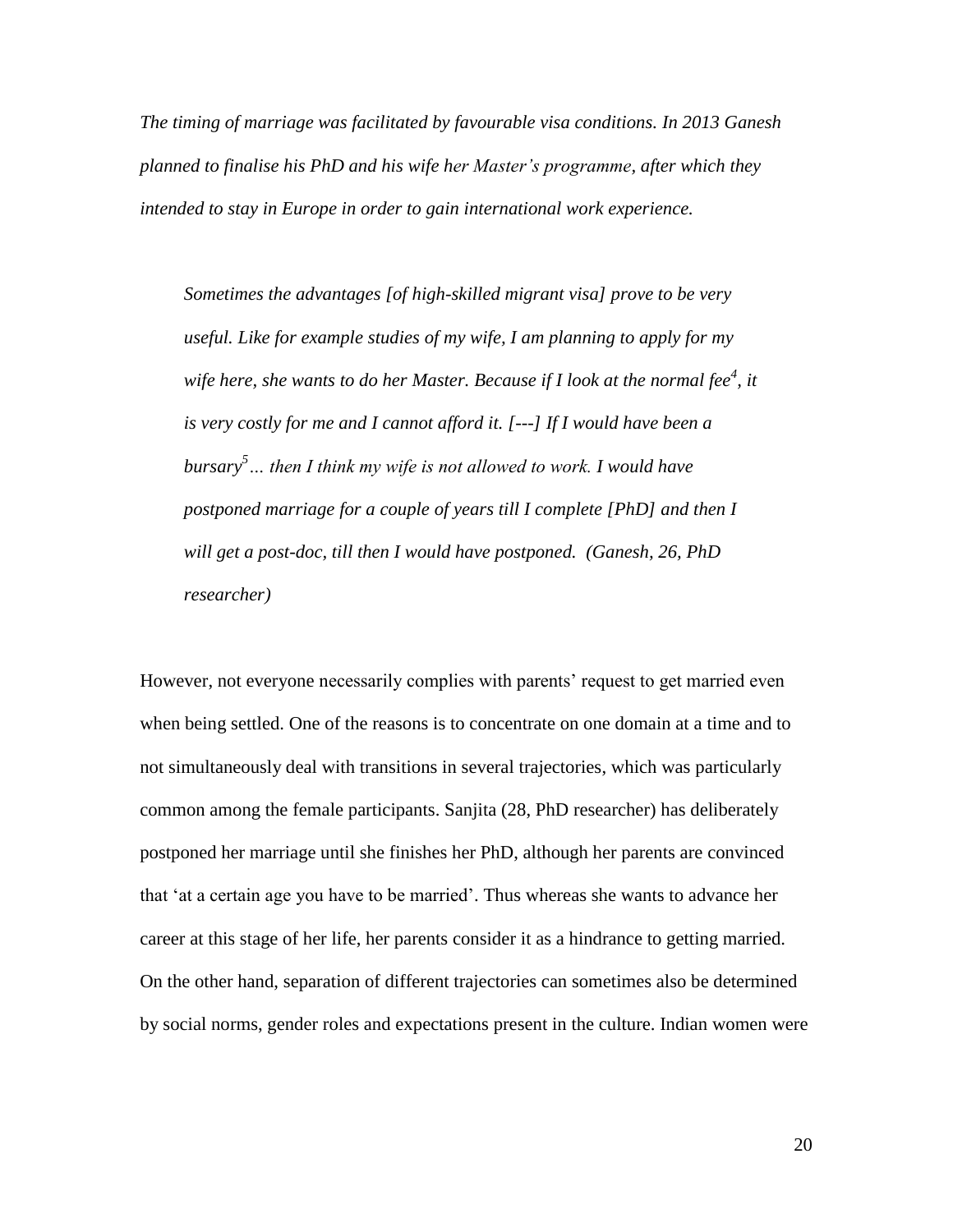traditionally to focus on family life and not on their professional career, nowadays the trend is changing, but combining the two domains can be challenging.

Now I'm thinking that it would have been possible [to combine postgraduate studies and marriage], but at that time it was like... I either do this thing or that thing because when I was [in my] Bachelor's I realised there is a lot [to] study, lot of time you need to invest in studying and... if you are married, that means you have duty to take care of your in-laws. I mean, if you're staying with them, then... husband and in-laws and many other things, how much time I can give to study? [---] But his [husband's] parents were like 'Okay, now he will be doing PhD, he will be earning, so we should just finish off with his marriage.' (Mukta, 26, engineer)

Earlier days people preferred to divide their responsibilities, it's a typical family life. But now it's changing, everybody goes to work. And it's not limited that the women [are] at home or men at work. Like, if my wife and myself is there, we decide whether both of us will go to work or not. Nobody will ask you to go to work and nobody will... force you to stay at home. (Venkatesh, 32, IT specialist)

The examples in this section shed light on the timing of entering into a marriage which is to a large extent explained by the system of arranged marriage in India. Although the traditional role of women as housewives is losing its place in Indian culture among the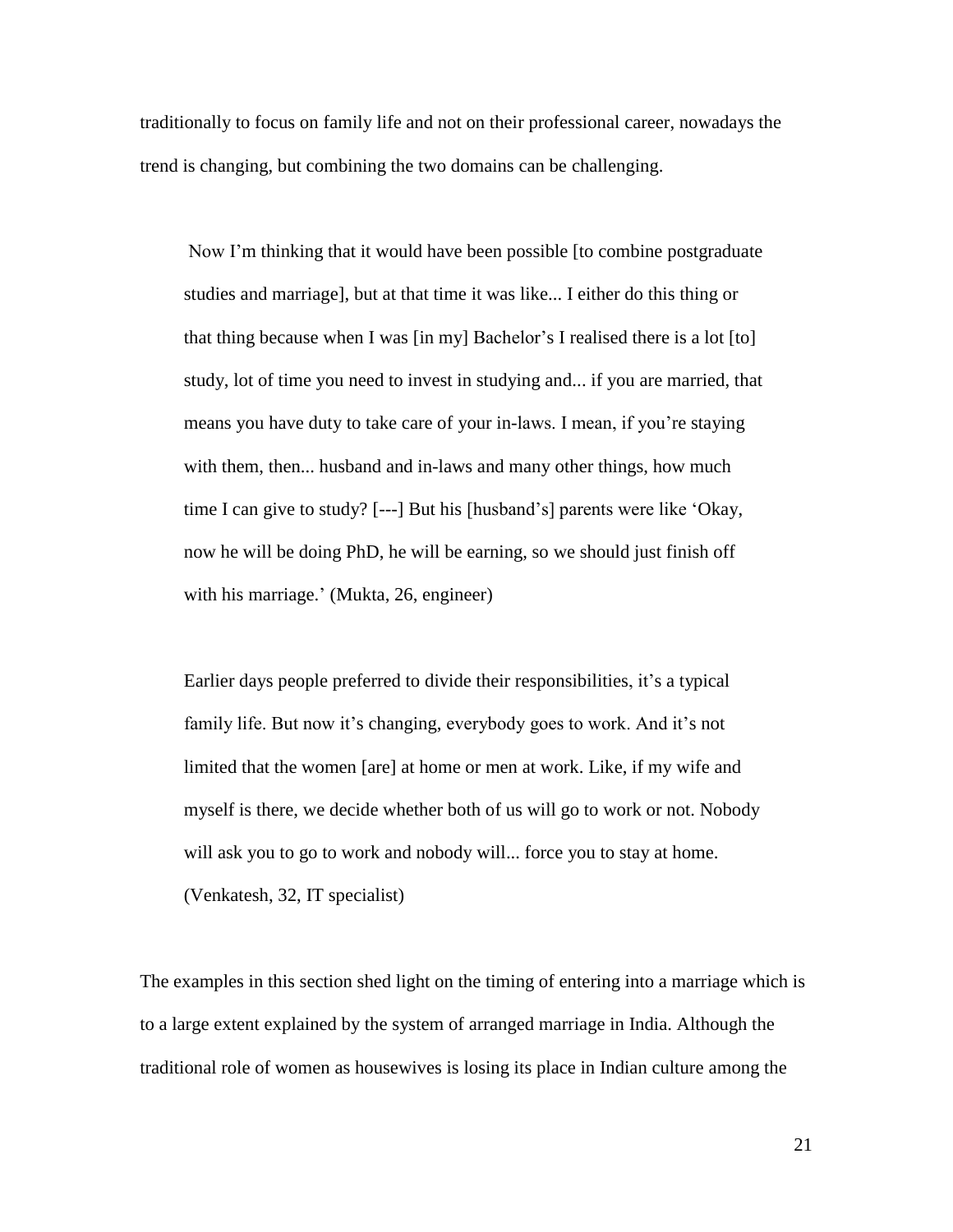higher educated, perceptions of the different norms of combining professional career and family life for both genders still tend to remain. Highly skilled Indian migrants rather postpone marriage than marry at early age, however, external factors such as strong pressure from parents or advantageous visa conditions may lead to a quicker marriage decision.

### *'My Plans Are to Get Children Only When I Get back to India'*

Many participants perceived that the transition from marriage to first child involves complex negotiating of overlap between employment, household and migration, hence this decision was usually held off for a couple of years. Several reasons for postponement were named. Again, the Indian norm of arranged marriages has to be borne in mind, and so the timing factor comes into play. The spouses are often not acquainted with one another before the marriage or at least not as extensively as generally in Western societies, thus there is a need for a time to 'get to know each other' after getting married and therefore the birth of the first child is often postponed for a few years. Of equal importance is to settle in the career and make most of 'international exposure' before planning children, both in terms of securing the financial position of the family, as well as realising professional potential:

It's pretty clear [we will not have children] not, not, not till four years after we get married. I'm personally in such a phase of my life... Yeah, it's, these four years are a bit... crucial for me in my own development. And making it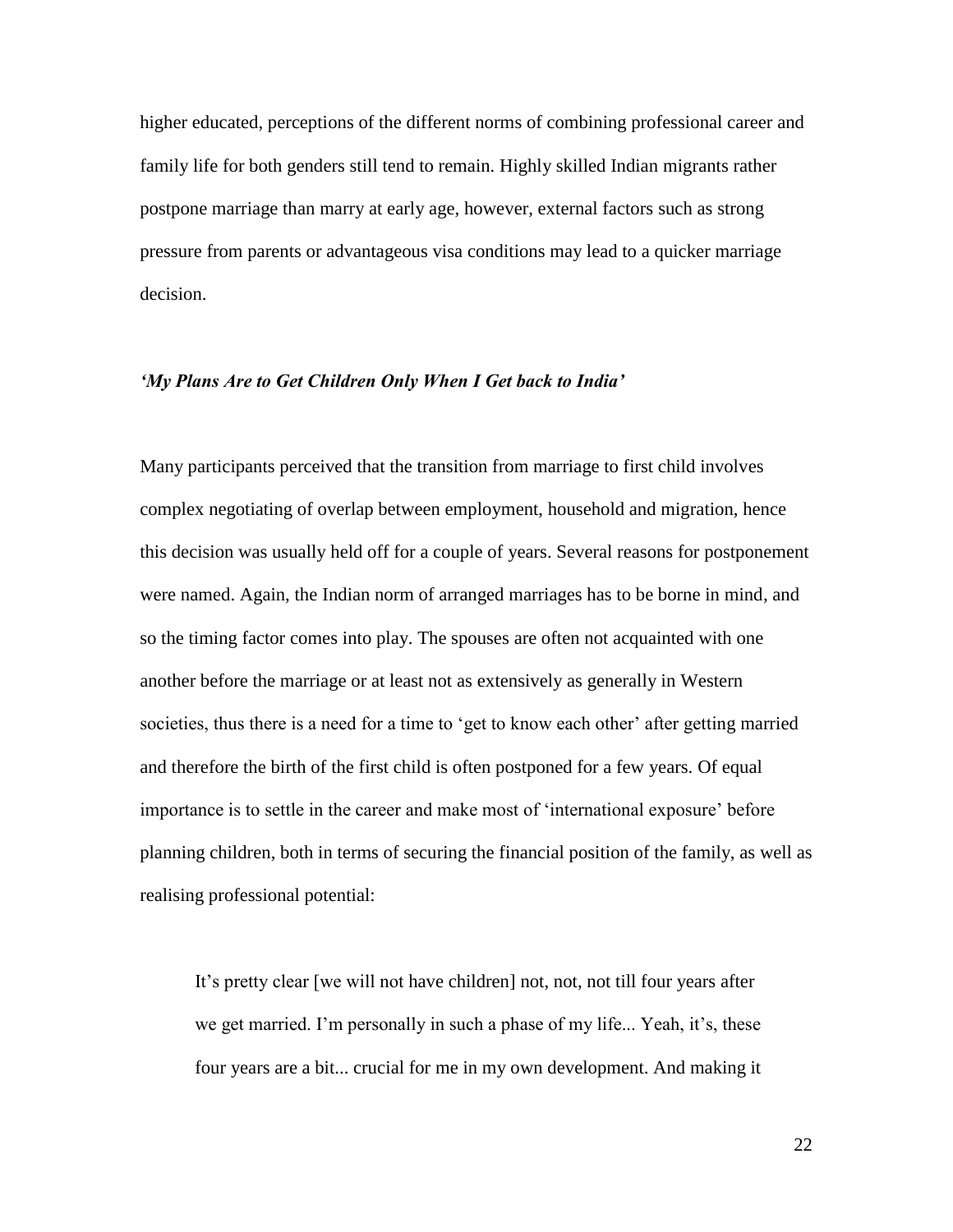more secure for my family. [---] So I can see that even she is growing in her career, I don't want to stop her all of a sudden. I just want both of us to get settled with our careers, just go in a nice flow. I think then it's the right time afterwards. And I think the most important point, this is, this is arranged marriage system, it's not a love marriage or a partnership marriage, something like that. We get some more time to get to know each other. (Ashok, 29, engineer)

Nearly all participants without children indicated their plan to have children only when they have returned to India in order to raise children in their own cultural and linguistic environment. The presence of grandparents and care provision is regarded as a natural necessity given the high priority attached to family values. *Following this line of reasoning, Ganesh plans to have his first child in about five years' time (see Figure 1). Apart from affection, the shared care from grandparents is also instrumental in the ability to maintain dual careers. Furthermore, the norm of living close to family enables reciprocal care, namely, to take responsibility of the well-being of parents as they get older.*

However, some participants who already had a child did not necessarily plan to return to India. This can partly be explained by their previous migration experience—they had lived in at least one foreign country in addition to the Netherlands—and their willingness to settle in one country for a longer time.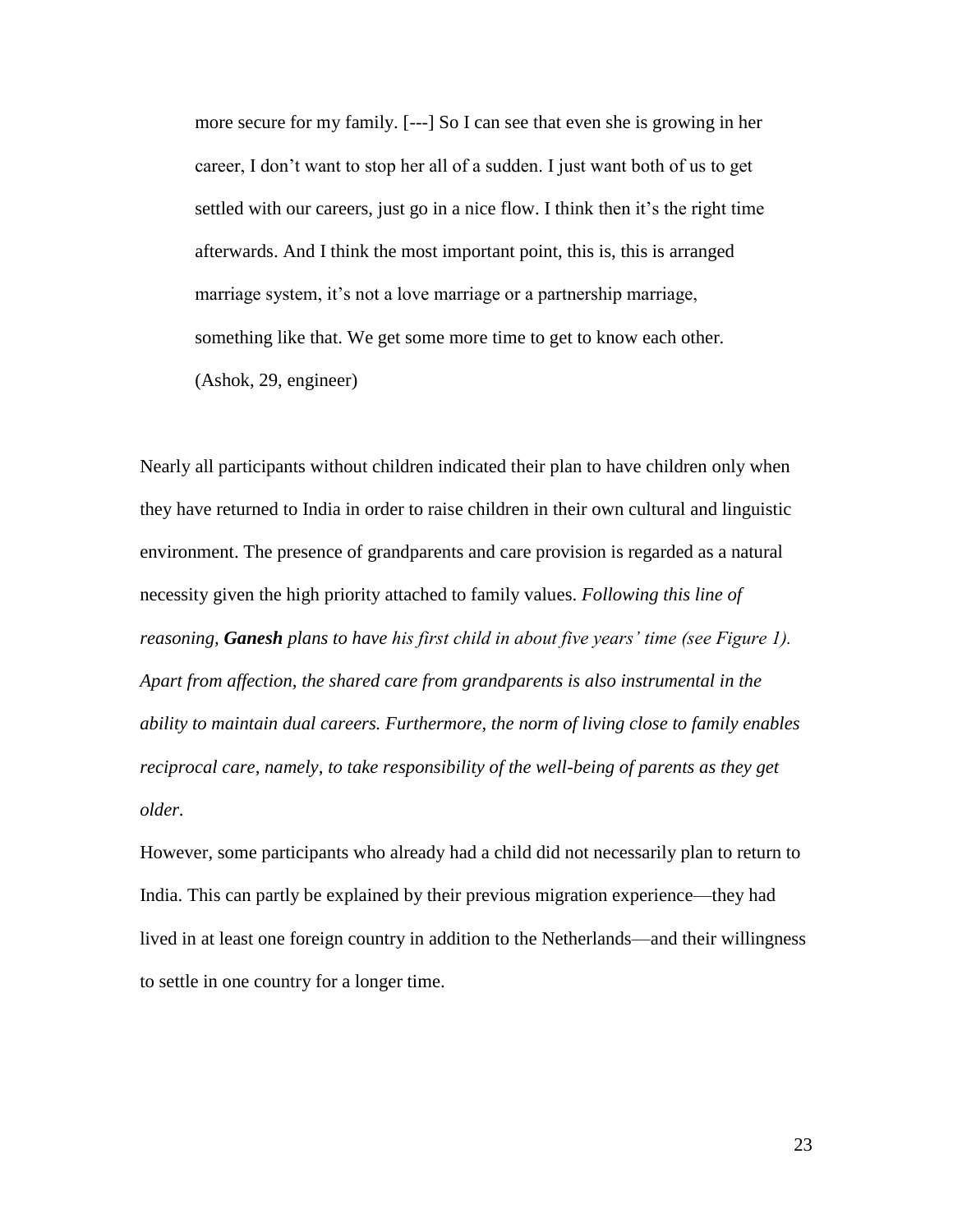I have moved fairly. So one thing that it's not easy. Going to new country and then... setting up a house and, you know, getting used to the culture and place and so on. But now our son is born here, so I would like to... give him a couple of years. I mean, it's rather his choice where would he like to go. Stay here or we go back to India or we go to US. (Vinod, 41, IT specialist)

Returning to India was also in the minds of the participants who did not plan to have children in the near future. There are strong family ties and a close attachment to parents. The 'family system' is also an explanation why parents and other family members sometimes even enforce a particular organisation of the life trajectories on their children who then in turn try to conform to parents' expectations.

Until I got a job or little after that there wasn't any pressure [from parents]. For marriage. Once they know 'Okay, one thing is over,' they get paranoid about the other thing. Once I got a job and start up settling, then they thought 'What next? What next? Marriage!' So there was an immense pressure to get married soon. But with children, nothing yet. But I wouldn't be surprised if it comes up tomorrow. I've seen that pattern for everything in my family. (Diya, 26, finance specialist)

Hence, cultural norms to a large extent determine the interplay between different events in the household trajectory and are likely to result in the postponement of getting children. Return migration to India is often conditioned by couples' preference to raise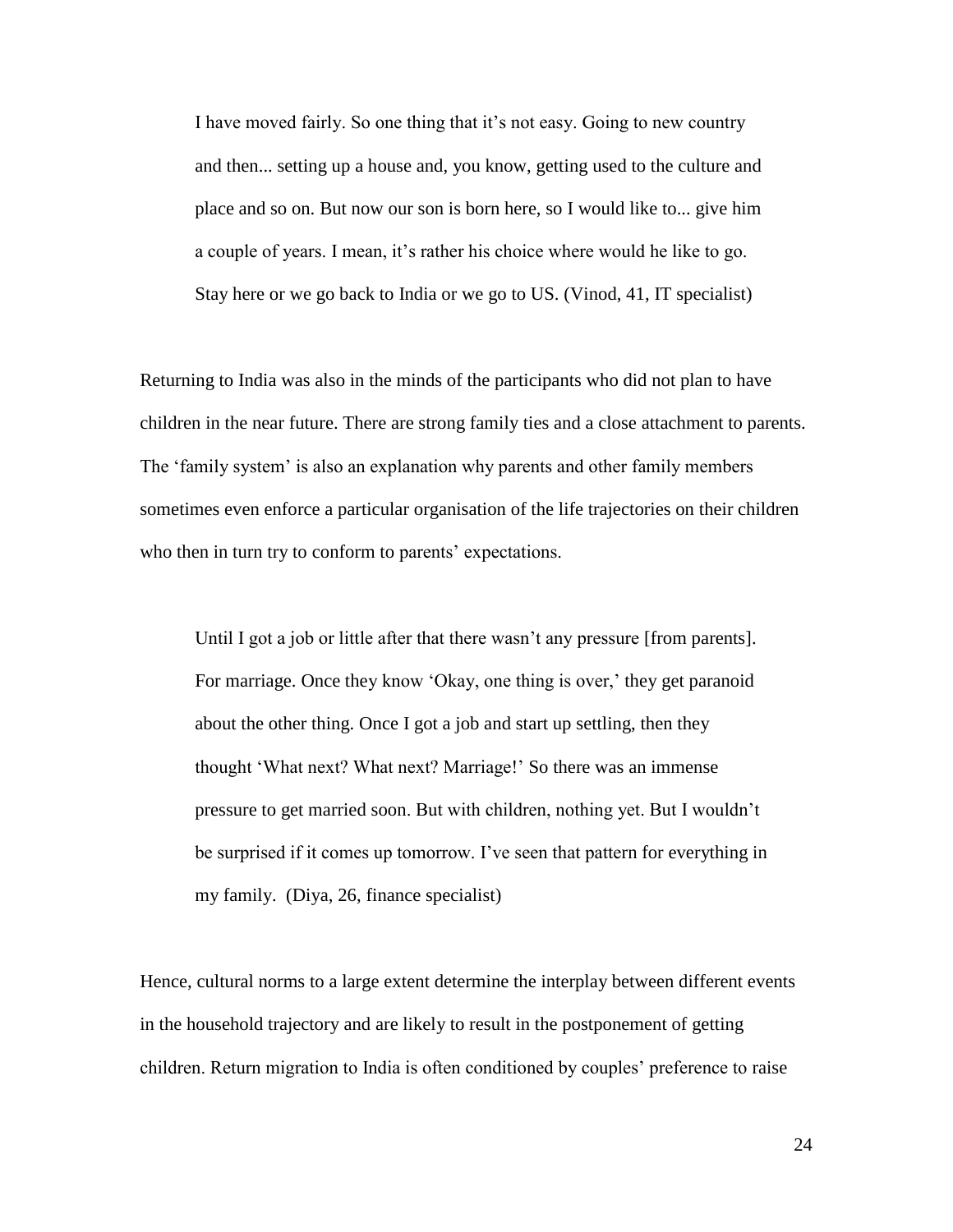children where their own roots are and where mutual care can be shared with the grandparents.

The brief overview of **Ganesh**'s life story illustrates the multiple links between different life course events and trajectories, as well as the rich evidence of influence of significant others on one's life course which can only be revealed by means of adopting a qualitative research approach.

## **Conclusion**

This article applied a qualitative life course approach to highly skilled migration in combination with a semi-structured biographic interview method to demonstrate the valuable in-depth knowledge on migration processes of highly skilled Indians in the Netherlands, as well as on their life course trajectories surrounding the migration trajectory. The qualitative research approach allows for a deeper understanding of the complexities of (family) migration decision-making beyond economic thinking, opening up space for including human agency and socio-cultural context (Smith 2004). Through the theoretical framework which brings together the life course approach and highly skilled migration we have been be able to identify the wealth of transitions between education, employment, household and migration trajectories. It is important to recognise the variety in the life course trajectories of global households (Yeoh, 2009). This study extends our theoretical and empirical understanding of family migration by incorporating the timing element in migration decision making. The implications of an arranged marriage for both union formation and childbearing underline the role of timing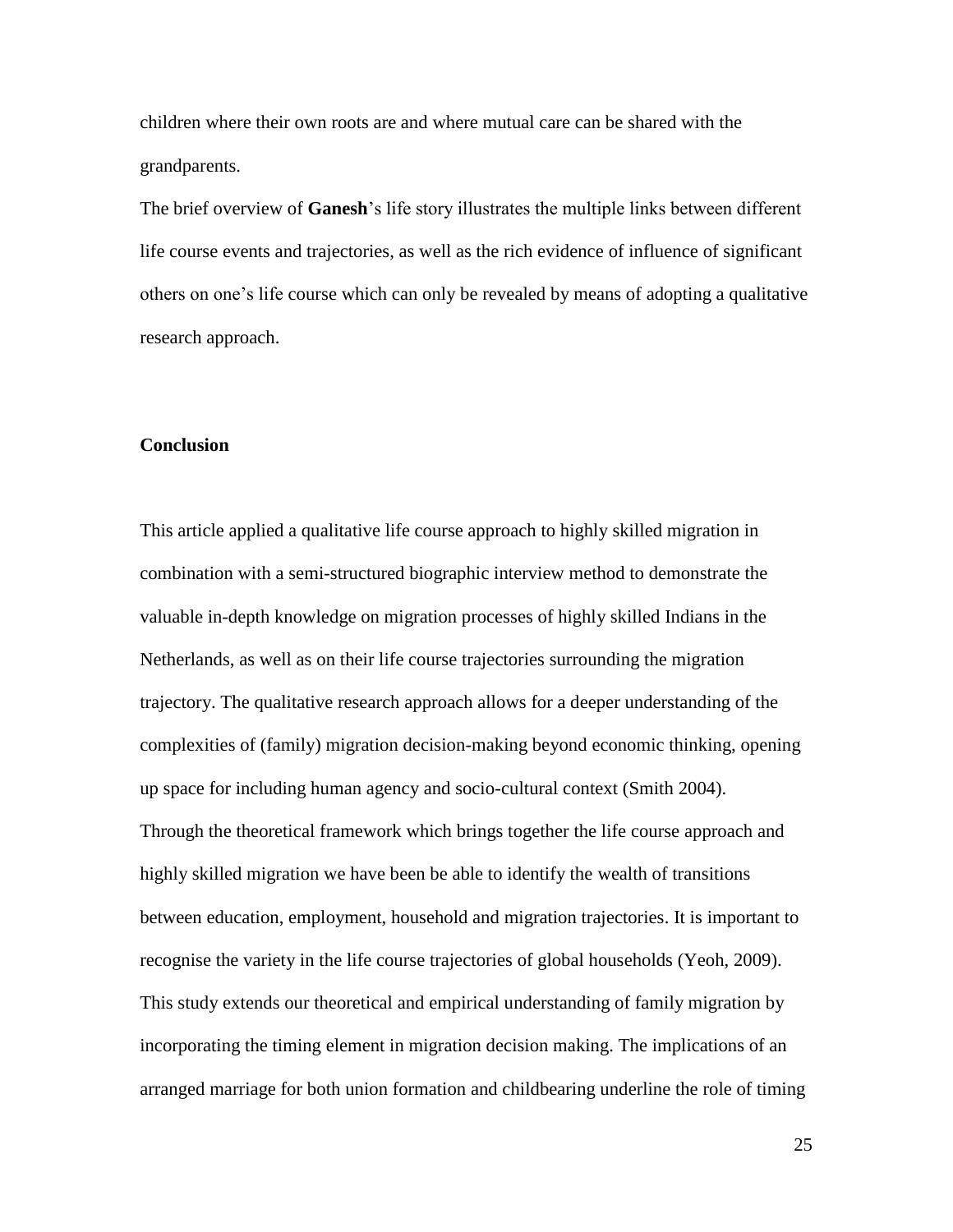of life course transitions. In line with previous research (Bonney, McCleery, and Foster 1999; Lindstrom and Giorguli Saucedo 2007), we conclude that short-term goals are often connected to ambitions in career advancement, whereas long-term goals often relate to aspirations in family formation and childrearing.

Migration decision-making becomes more complex as the individual moves further in the household career. We have shown how the linked lives of the participants and their families are culturally conditioned. Only by nesting individuals within the contexts of the people in their lives (Moen and Hernandez 2009), the complexities of the processes underlying knowledge migration can be fully comprehended. Following the notion by Ryan et al. (2009, 61) that 'focus on individual migrants has underestimated the complex roles of families in the migration strategies and decision-making,' our study illustrated, for example, the role intergenerational care in return migration patterns of the highly skilled Indians. Similarly, Harvey (2009), based on a study on high-skilled migrants in the US, has argued that family considerations and cultural environment are among the most important return migration motives. One of our key findings highlights that the role of parents tends to be remarkable in primary transitions between education, employment and union formation, whereas the spouse influences future migration and employment decisions. As the Dutch government strives to be one of the forerunners in the EU knowledge economy, then, in order to retain skilled migrants, it needs to recognise the socio-cultural context of migrants and further develop policies favourable for family migration.

Another significant contribution of this paper is pointing out the gender division in the life course of high-skilled Indian migrants and changing gender norms. Our data suggest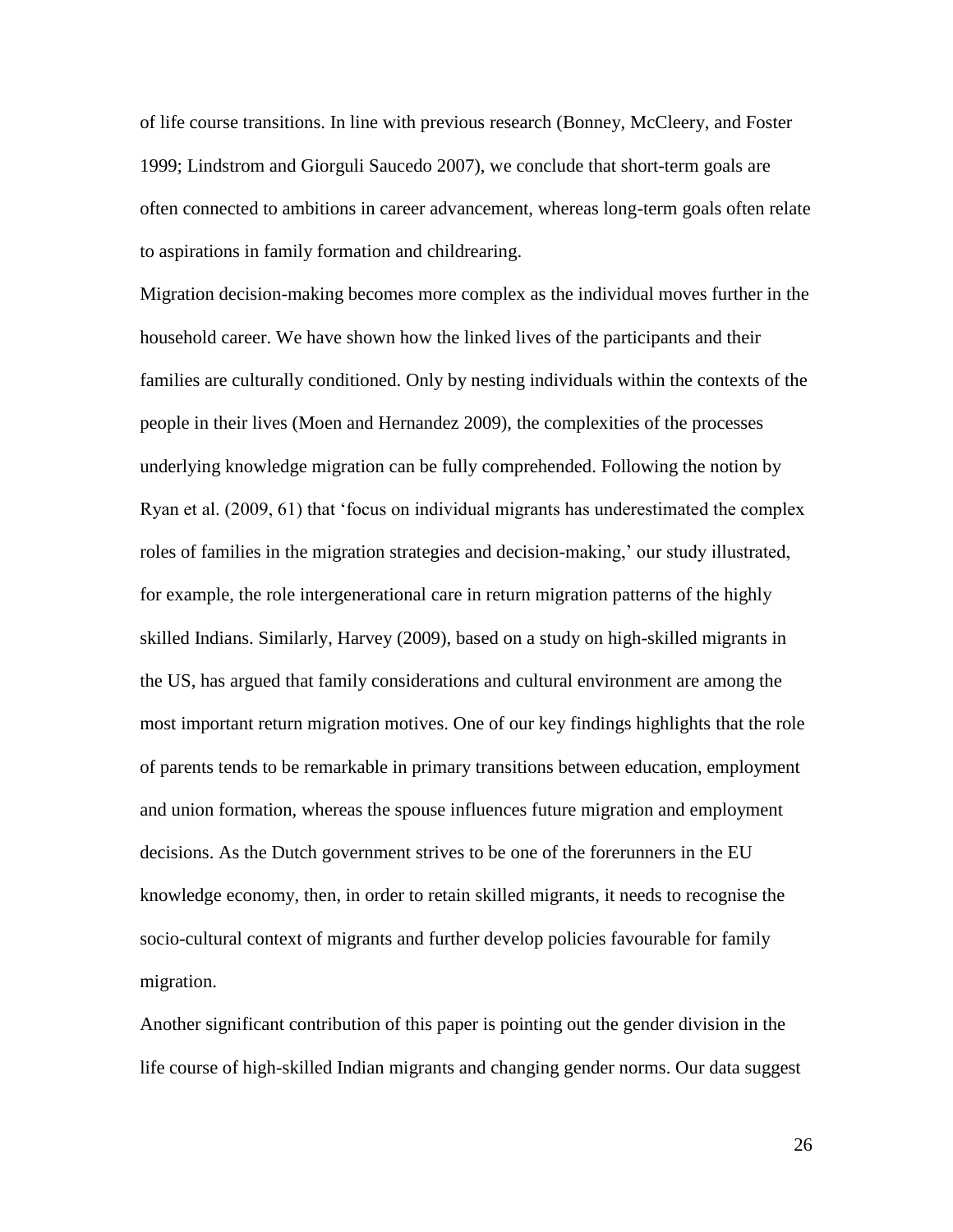that parallel careers are more applicable for the male Indian migrants, whereas cultural boundaries – although decreasingly – lead the female migrants to compartmentalise their life course trajectories and keep postgraduate studies, union formation and labour market entry as separate, rather than simultaneous events. The women in our study who migrated as dependents were not just tied movers (Mincer, 1978) but were actively engaged in labour market or postgraduate education. Although the female migrants often move to fulfil gender roles such as marriage (Guo, Chow, and Palinkas 2011), they do not sacrifice but strategise: migrating abroad can provide attractive opportunities in education or employment (Liversage 2009). Confirming the findings of Ryan and Mulholland (2014), the women in our study cannot be considered 'trailing wives' but active agents in family migration processes of the highly skilled.

The empirical evidence in this study advances theorising migration of the highly skilled by incorporating other key life course trajectories of education, employment and household. The timing, linked lives, and gender components influencing these life course trajectories provide valuable insights into the migration mechanisms and therefore deserve further and more elaborate research. This evidence supports Ho's (2011, 122) suggestion that international education and work experiences form a 'spatial strategy for acquiring the portable career competencies to build a boundaryless career', constituting a solid base for deciding when and where to move or stay. Going beyond the boundaries of economic rationale, the qualitative results of this study enable to examine and explain the patterns of the life course that both constitute and are determined by high-skilled migration.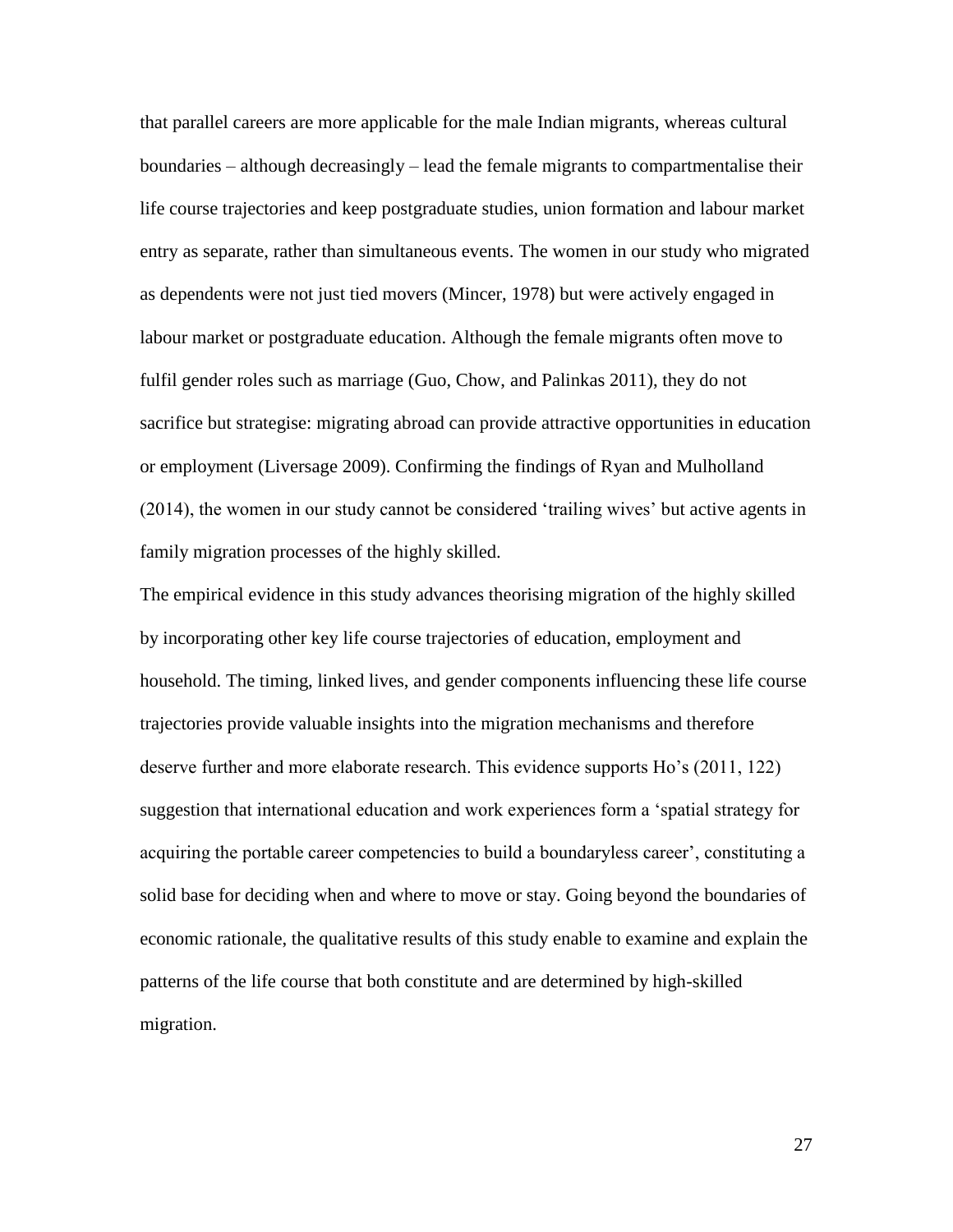# **Endnotes**

 $<sup>1</sup>$  All participants are given fictitious names in order to protect their anonymity.</sup>

 $2$  'Ganesh' gave permission to report on the actual place names.

<sup>3</sup> A PhD candidate was said to be paid five to eight times more in the Netherlands than in India.

 $4$  In the academic year 2010/2011, the tuition fee for Dutch or EU nationalities or (the dependants of) high-skilled migrants was  $\epsilon$ 1,672, whereas for others Master's programme fees ranged from  $\epsilon$ 14,200 to  $\epsilon$ 19,100.

<sup>5</sup> University of Groningen distinguishes between bursary-PhD and employee-PhD. The former receives payments as scholarship, whereas the latter as a salary and is thus an employee. Due to that status only the employee-PhD researchers are eligible for the highskilled migrant visa and spousal benefits.

## **References**

ACVZ (Adviescommissie voor Vreemdelingenzaken). 2004. Regulering en facilitering van arbeidsmigratie. Den Haag: Drukkerij Palace Print.

Ackers, L. 2004. "Managing Relationships in Peripatetic Careers: Scientific Mobility in the European Union." *Women's Studies International Forum* 27 (3): 189–201. doi: 10.1016/j.wsif.2004.03.001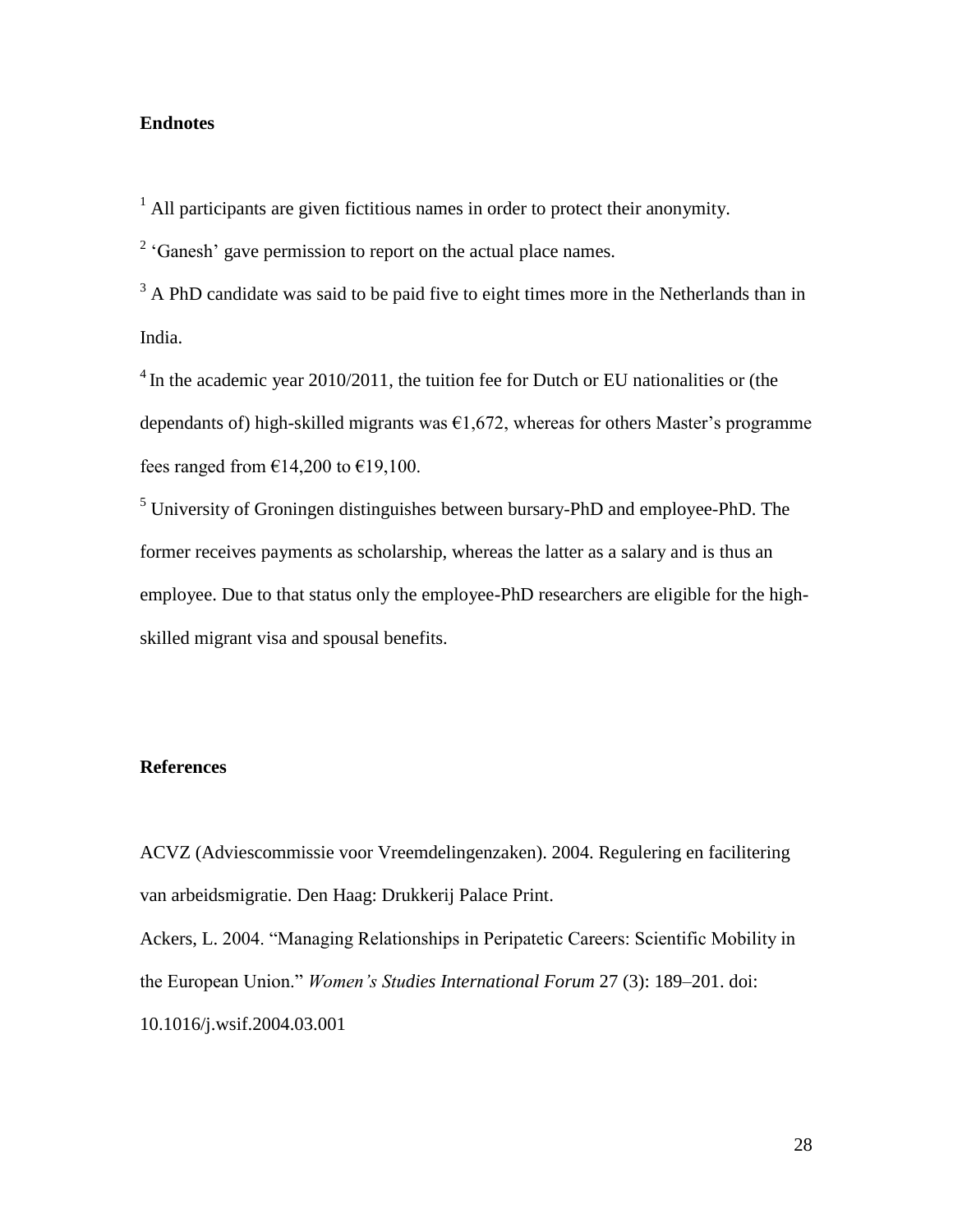Alarcón, R. 1999. "Recruitment Processes among Foreign-Born Engineers and Scientists in Silicon Valley." *American Behavioral Scientist* 42 (9): 1381–1397. doi:

10.1177/00027649921954958

Andersson, G. 2004. "Childbearing after Migration: Fertility Patterns of Foreign-Born Women in Sweden." *International Migration Review* 38 (2): 747–774. URL:

<http://www.jstor.org/stable/27645396>

Beaverstock , J.V. 1996. "Revisiting High-Waged Labour Market Demand in the Global Cities: British Professional and Managerial Workers in New York City." *International Journal of Urban and Regional Research* 20 (3): 422–445. doi: 10.1111/j.1468-

2427.1996.tb00326.x

Beaverstock, J. V. 2005. "Transnational Elites in the City: British Highly Skilled

Inter-Company Transferees in New York City's Financial District." *Journal of Ethnic and*

*Migration Studies* 31 (2): 245–268. doi: 10.1080/1369183042000339918

Becker, G. S. 1962. "Investment in Human Capital: A Theoretical Analysis." *Journal of Political Economy* 70 (5): 9–49. URL: <http://www.jstor.org/stable/1829103>

Bernard, A., M. Bell, and E. Charles-Edwards. 2014. "Life-Course Transitions and the Age Profile of Internal Migration." *Population and Development Review* 40 (2): 213– 239. doi: 10.1111/j.1728-4457.2014.00671.x

Bonney, N., A. McCleery, and E. Foster. 1999. "Migration, Marriage and the Life Course. Commintment And Residential Mobility." In *Migration and Gender in the Developed World*, edited by P. Boyle and K.Halfacree, 136–150. London: Routledge.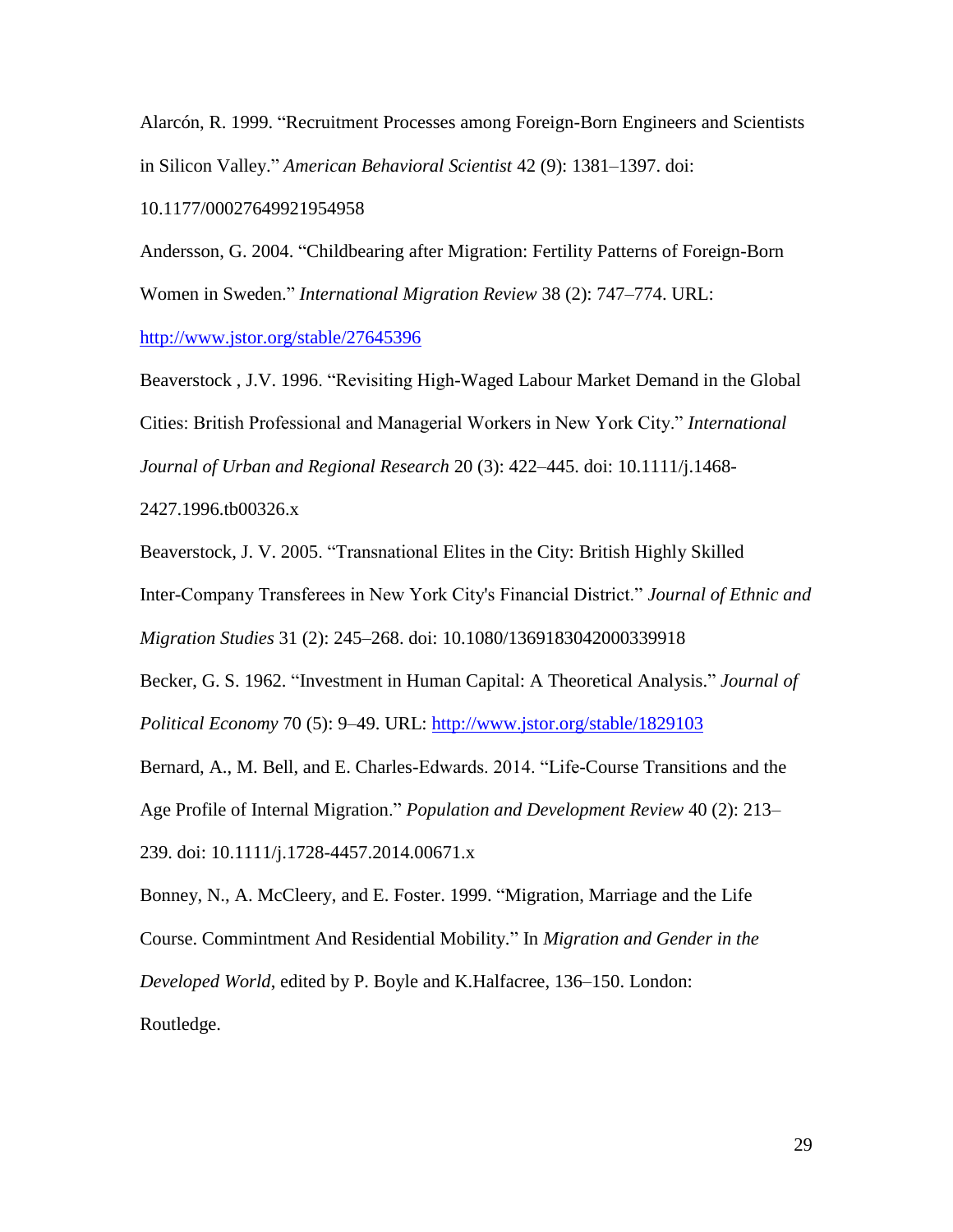Borjas, G. J. 1989. "Economic Theory and International Migration." *International Migration Review* 23 (3): 457–485. doi: 10.2307/2546424

Boyd, M. 1989. "Family and Personal Networks in International Migration: Recent Developments and New Agendas." *International Migration Review* 23 (3): 638–670. doi: 10.2307/2546433

Boyle, P. J., H. Kulu, T. Cooke, V. Gayle, and C. H. Mulder. 2008. "Moving and Union Dissolution." *Demography* 45 (1): 209–222. Retrieved from

<http://www.ncbi.nlm.nih.gov/pmc/articles/PMC2831384/>

Castles, S. 2006. "Guestworkers in Europe: A Resurrection? *International Migration Review* 40 (4): 741–766. doi: 10.1111/j.1747-7379.2006.00042.x

Clark, W. A. V., and S. Davies Withers. 2002. "Disentangling the Interaction of Migration, Mobility and Labour-Force Participation." *Environment and Planning A* 34: 923–945. doi: 10.1068/a34216

Clark, W. A. V., and S. Davies Withers. 2007. "Family Migration and Mobility Sequences in the United States: Spatial Mobility in the Context of the Life Course." *Demographic Research* 17: 591–622. doi: 10.4054/DemRes.2007.17.20

Commander, S., M. Kangasniemi, and L. A. Winters. 2003. "The Brain Drain: Curse or Boon? A Survey of the Literature." In *Challenges to Globalization: Analyzing the Economics*, edited by R. Baldwin and L. A. Winters, 235–272. Chicago, IL: Chicago University Press.

Conradson, D., and A. Latham. 2005. "Friendship, Networks and Transnationality in a World City: Antipodean Transmigrants in London." *Journal of Ethnic and Migration Studies* 31 (2): 287–305. doi: 10.1080/1369183042000339936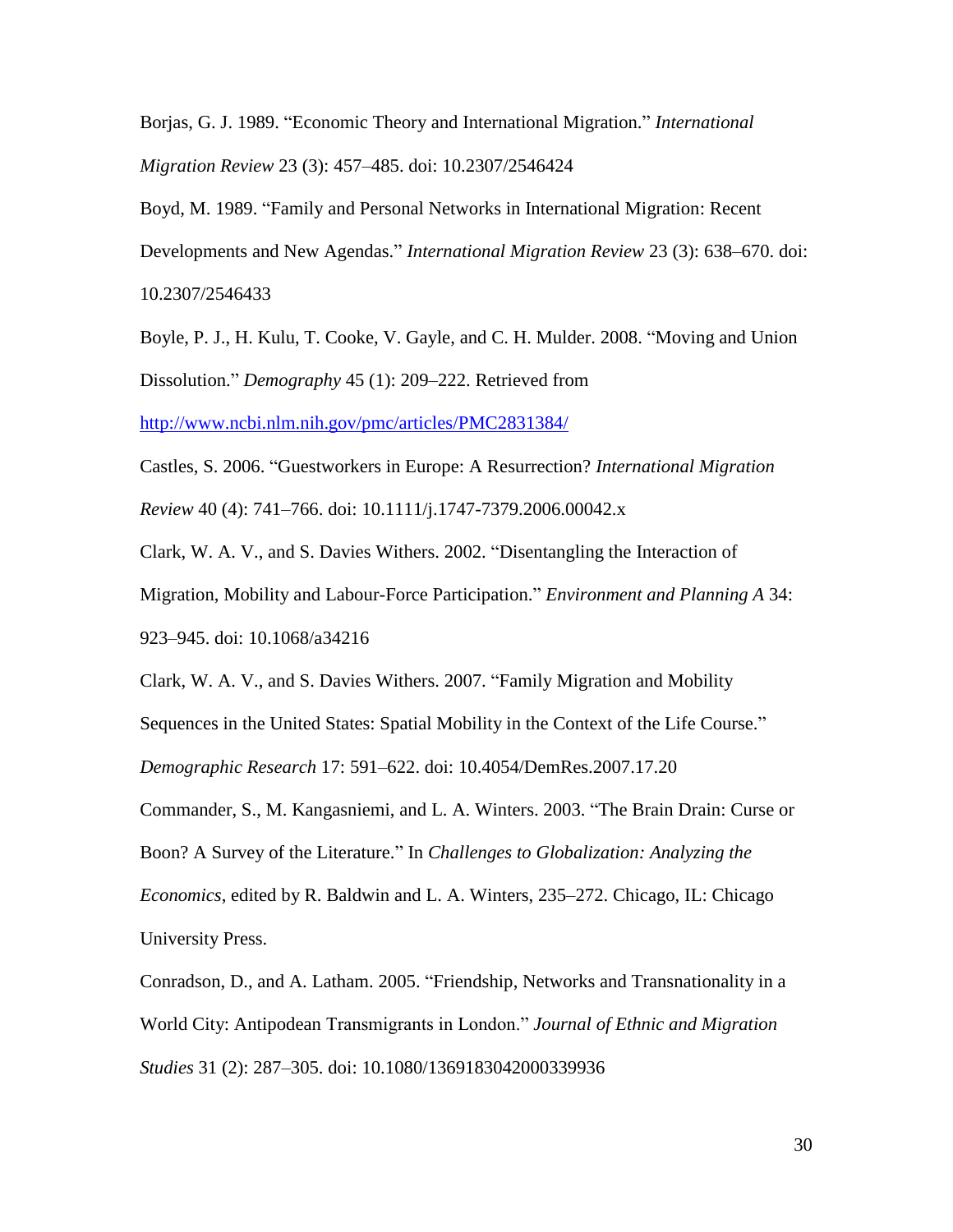Cooke, T. J. 2008. "Migration in a Family Way." *Population, Space and Place* 14: 255– 265. doi: 10.1002/psp.500

Elder, G. H., Jr. (1975). "Age Differentiation and Life Course." *Annual Review of Sociology* 1: 165–190. URL: <http://www.jstor.org/stable/2946043>

Elder, G. H., Jr. (1985). "Perspectives on the Life Course." In *Life Course Dynamics:* 

*Trajectories and Transitions, 1968*–*1980*, edited by G.H. Elder Jr., 23–49*.* Ithaca, NY:

Cornell University Press.

Elder, G. H., Jr. (1994). "Time, Human Agency, and Social-Change: Perspectives on the Life-Course." *Social Psychology Quarterly* 57 (1): 4–15. URL:

<http://www.jstor.org/stable/2786971>

Ensel, W. M., M. K. Peek, N. Lin, and G. Lai. 1996. Stress in the Life Course: A Life History Approach. *Journal of Aging and Health* 8: 389–416. doi:

10.1177/089826439600800305

European Commission. 2003. Investing in Research. An Action Plan for Europe.

Communication from the Commission. Brussels 4.6.2003, European Commission.

Findlay, A. M., R. King, F. M. Smith, A. Geddes, and R. Skeldon. 2012. "World Class?

An Investigation of Globalisation, Difference and International Student Mobility."

*Transactions of the Institute of British Geographers* 37 (1): 118–131. doi:

10.1111/j.1475-5661.2011.00454.x

Flowerdew, R., and A. Al-Hamad. 2004. "The Relationship between Marriage, Divorce and Migration in a British Data Set." *Journal of Ethnic and Migration Studies* 30 (2): 339–351. doi: 10.1080/1369183042000200731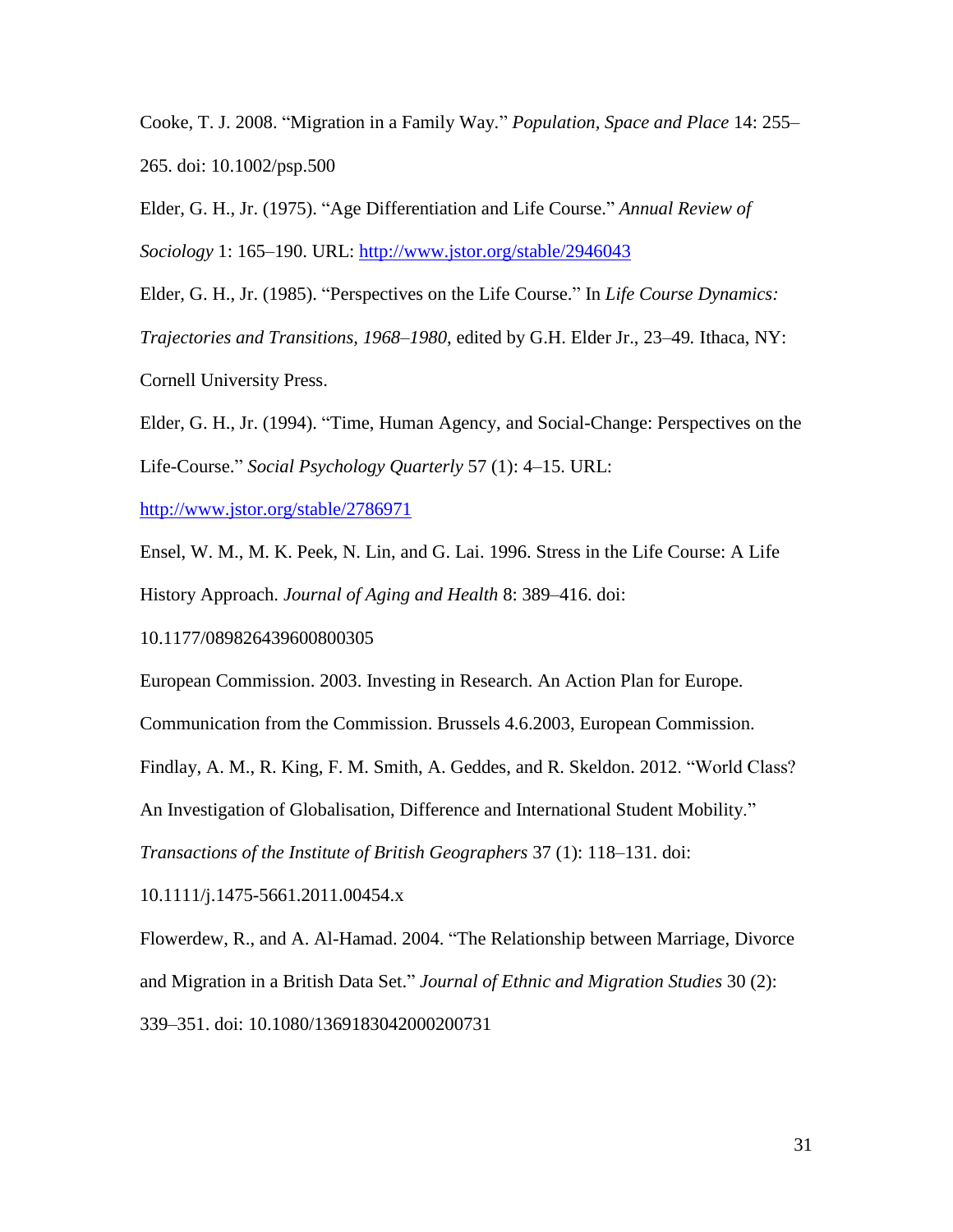Freedman, D., A. Thornton, D. Camburn, D. Alwin, and L. Young-DeMarco. 1988. "The Life History Calendar: A Technique for Collecting Retrospective Data." *Sociological Methodology* 18: 37–68. doi: 10.2307/271044

Glaser, B. G., and A. Strauss. 1967. *The Discovery of Grounded Theory: Strategies for Qualitative Research*. Chicago: Aldine.

Guo, M., N. W. S. Chow, and L. A. Palinkas. 2011. "Circular Migration and Life Course of Female Domestic Workers in Beijing." *Asian Population Studies* 7 (1): 51–67. doi: 10.1080/17441730.2011.544905

Guth, J., and B. Gill. 2008. "Motivations in East-West Doctoral Mobility: Revisiting the Question of Brain Drain." *Journal of Ethnic and Migration Studies* 34 (5): 825–841. doi: 10.1080/13691830802106119

Harvey, W. S. 2009. "British and Indian Scientists in Boston Considering Returning to their Home Countries." *Population, Space and Place* 15: 493–508. doi: 10.1002/psp.526 Harvey, W. S. 2011. "British and Indian Scientists Moving to the United States." *Work and Occupations* 38 (1): 68–100. doi: 10.1177/0730888410385056

Ho, C. 2006. "Migration as Feminisation? Chinese Women's Experiences of Work and Family in Australia." *Journal of Ethnic and Migration Studies* 32 (3): 497–514. doi:

10.1080/13691830600555053

Ho, E. L.-E. 2011. "Migration Trajectories of 'Highly Skilled' Middling Transnationals: Singaporean Transmigrants in London." *Population, Space and Place* 17: 116–129. doi: 10.1002/psp.569

Hugo, G. 2005. "The New International Migration in Asia." *Asian Population Studies* 1 (1) : 93–120. doi: 10.1080/17441730500125953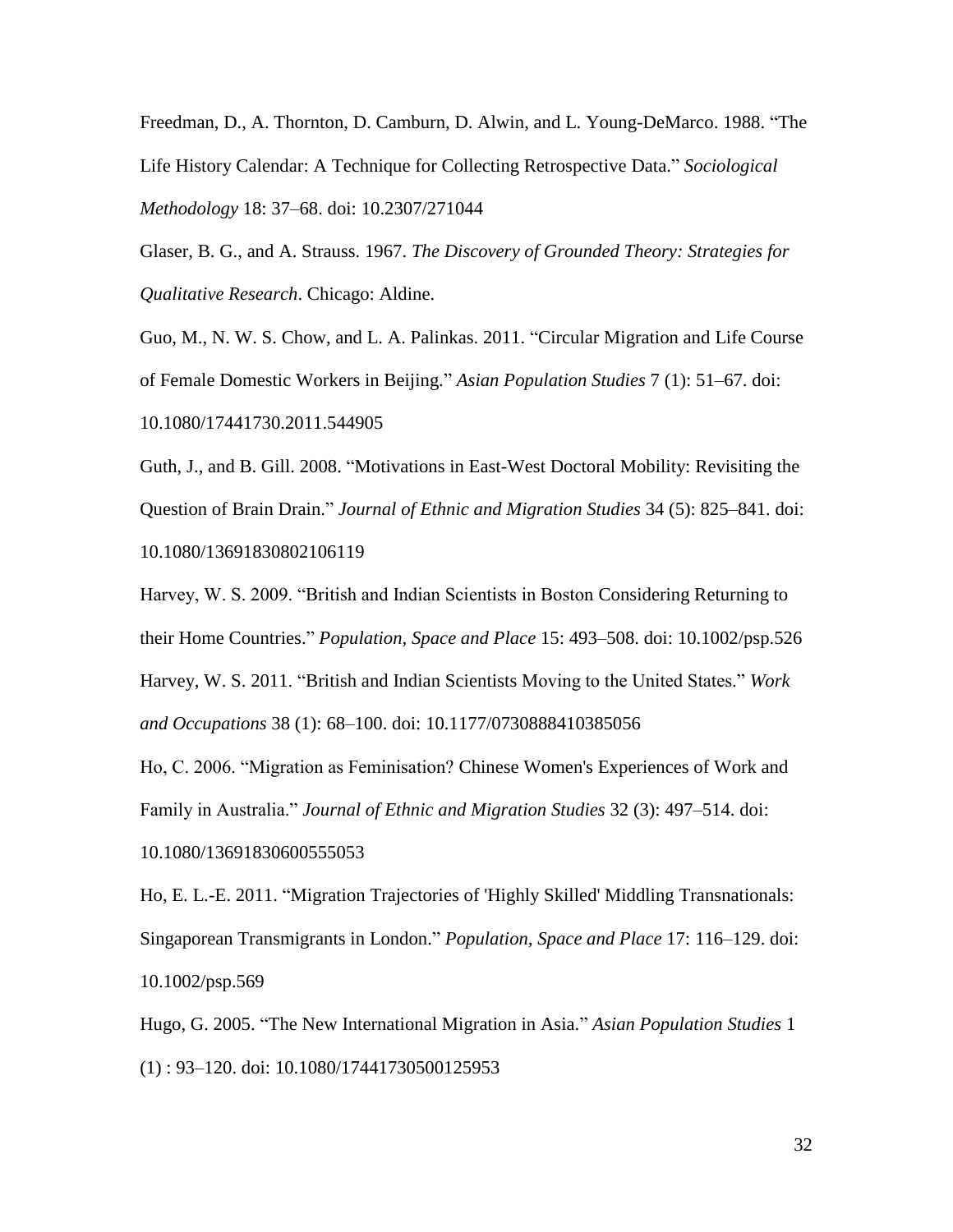IND (Immigratie- en Naturalisatiedienst). 2012. *De IND belicht. Jaarresultaten 2011*. Rijswijk: IND.

INDIAC (Informatie- en analysecentrym van de Immigratie- en Naturalisatiedienst). 2009. *Monitor Kennismigrantenregeling 2008*. Rijswijk: IND.

Iredale, R. 1999. "The Need to Import Skilled Personnel: Factors Favouring and Hindering its International Mobility." *International Migration* 37 (1): 89–123. doi: 10.1111/1468-2435.00067

Kapur, D., and J. McHale. 2005. *Give Us Your Best and Your Brightest: The Global Hunt for Talent and its Impact on the Developing World.* Washington, DC: Center for Global Development.

Khadria, B. 2004. *Migration of Highly Skilled Indians: Case Studies of IT and Health Professionals* (OECD Science, Technology, and Industry Working Papers, 2004/6). OECD Publishing.

Khoo, S. E., G. Hugo, and P. McDonald. 2008. "Which Skilled Temporary Migrants Become Permanent Residents and Why?" *International Migration Review* 42 (1): 193– 226. doi: 10.1111/j.1747-7379.2007.00118.x

King, R., and P. Raghuram. 2013. "International Student Migration: Mapping the Field and New Research Agendas." *Population, Space and Place* 19: 127–137. doi:

10.1002/psp.1746

Kley, S., and C. H. Mulder. 2010. "Considering, Planning, and Realizing Migration in Early Adulthood. The Influence of Life-Course Events and Perceived Opportunities on Leaving the City in Germany." *Journal of Housing and the Built Environment* 25 (1): 73– 94. doi: 10.1007/s10901-009-9167-8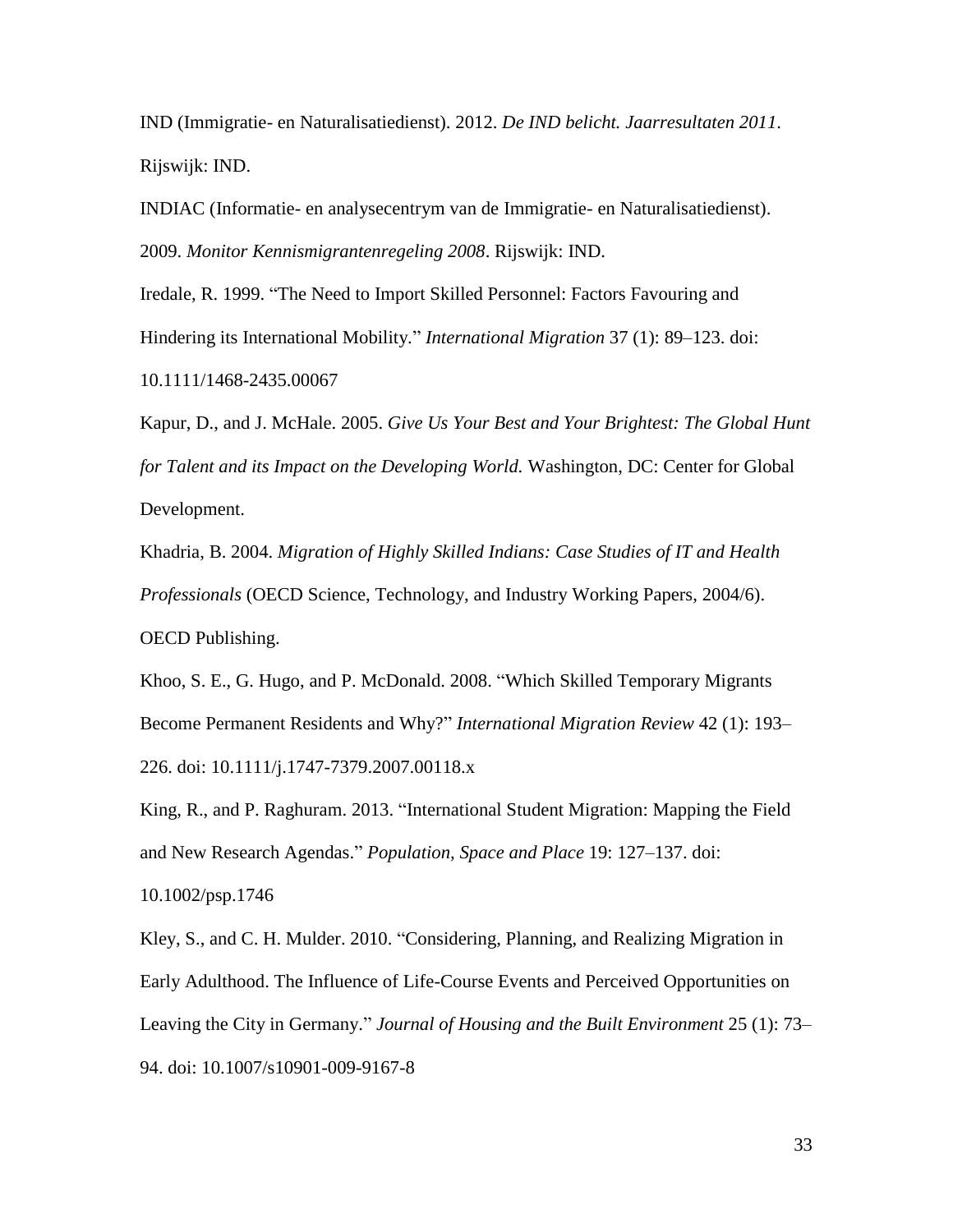Koser, K., and J. Salt. 1997. "The Geography of Highly Skilled International Migration." *International Journal of Population Geography* 3 (4): 285–303. doi: 10.1002/(SICI)1099- 1220(199712)3:4<285::AID-IJPG72>3.0.CO;2-W

Kulu, H. 2005. "Migration and Fertility: Competing Hypotheses Re-Examined." *European Journal of Population-Revue Europeenne de Demographie* 21 (1) : 51–87. doi: 10.1007/s10680-005-3581-8

Kulu, H. 2008. "Fertility and Spatial Mobility in the Life Course: Evidence from Austria." *Environment and Planning A* 40 (3): 632–652. doi: 10.1068/a3914

Kulu, H., and F. C. Billari. 2004. "Multilevel Analysis of Internal Migration in a Transitional Country: The Case of Estonia." *Regional Studies* 38 (6): 679–696. doi: 10.1080/003434042000240978

Kulu, H., and N. Milewski. 2007. "Family Change and Migration in the Life Course: An Introduction." *Demographic Research* 17: 567–590. doi: 10.4054/DemRes.2007.17.19 Larsen, J. A., H. T. Allan, K. Bryan, and P. Smith. 2005. "Overseas Nurses' Motivations for Working in the UK: Globalization and Life Politics." *Work, Employment and Society* 19 (2): 349–368. doi: 10.1177/0950017005053177

Lee Cooke, F. 2007. "'Husband's Career First': Renegotiating Career and Family Commitment among Migrant Chinese Academic Couples in Britain." *Work, Employment and Society* 21 (1): 47–65. doi: 10.1177/0950017007073615

Levitt, P., J. DeWind, and S. Vertovec. 2003. "International Perspectives on Transnational Migration: An Introduction." *International Migration Review* 37 (3): 565– 575. doi: 10.1111/j.1747-7379.2003.tb00150.x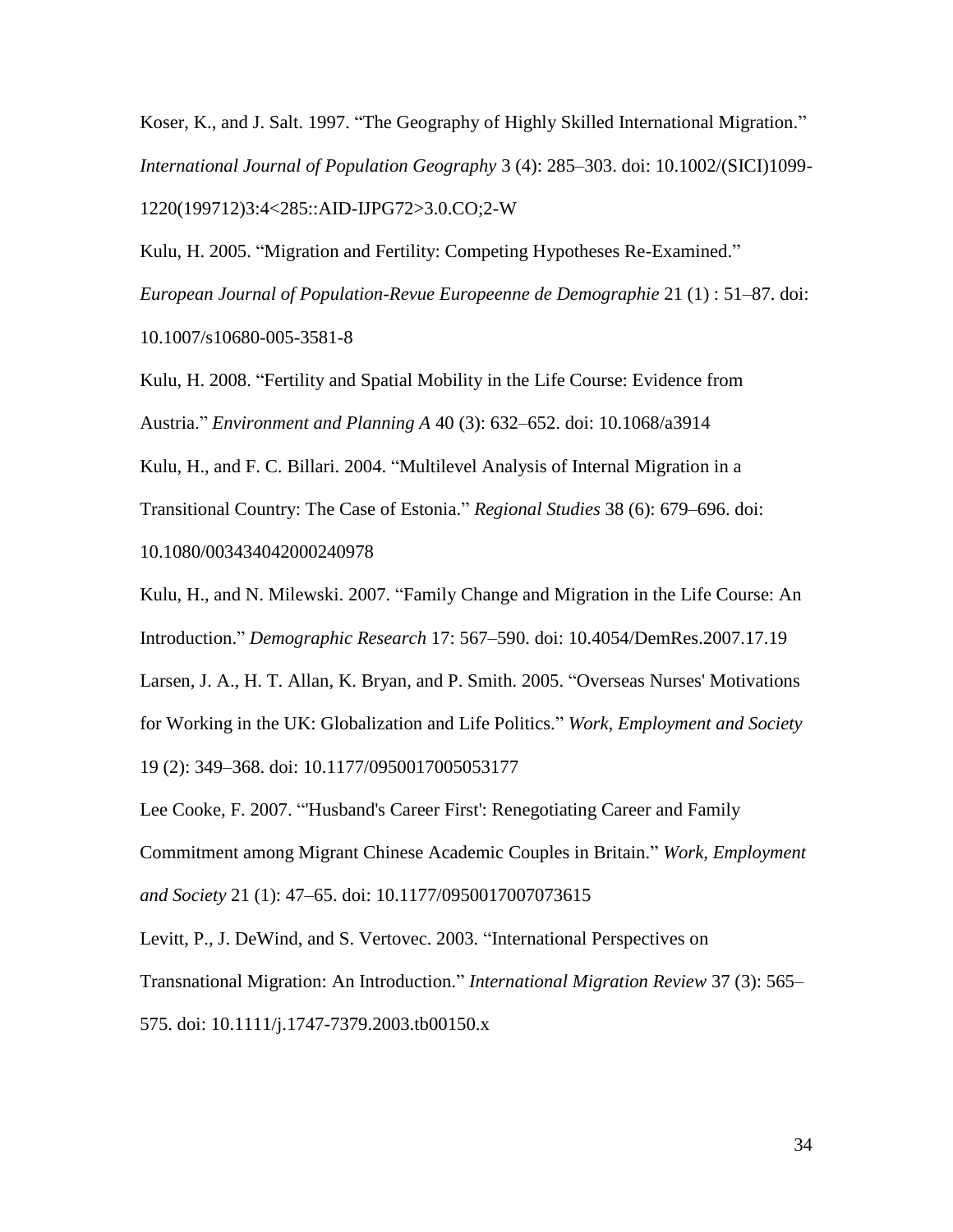Li, F. L. N., A. M. Findlay, A. J. Jowett, and R. Skeldon. 1996. "Migrating to Learn and Learning to Migrate: A Study of the Experiences and Intentions of International Student Migrants." *International Journal of Population Geography* 2 (1): 51–67. doi:

10.1002/(SICI)1099-1220(199603)2:1<51::AID-IJPG17>3.0.CO;2-B

Lindstrom, D. P., and S. Giorguli Saucedo. 2007. "The Interrelationship of Fertility, Family Maintenance and Mexico-US Migration." *Demographic Research* 17: 821–858. doi: 10.4054/DemRes.2007.17.28

Liversage, A. 2009. "Vital Conjunctures, Shifting Horizons: High-Skilled Female Immigrants Looking for Work." *Work, Employment and Society* 23 (1): 120–141. doi: 10.1177/0950017008099781

Massey, D. S., J. Arango, G. Hugo, A. Kouaouci, A. Pellegrino, and J. E. Taylor. 1993. "Theories of International Migration: A Review and Appraisal." *Population and Development Review* 19: 431–66. doi: 10.2307/2938462

Massey, D. S., J. Arango, G. Hugo, A. Kouaouci, A. Pellegrino, and J. E. Taylor. 1998. *Worlds in Motion: Understanding International Migration at the End of the Millennium*. Oxford: Oxford University Press.

Meyer, J.-B. 2001. "Network Approach versus Brain Drain: Lessons from the Diaspora." *International Migration* 39 (5): 91–110. doi: 10.1111/1468-2435.00173

Mincer, J. 1978. "Family Migration Decisions." *Journal of Political Economy* 86: 749–

773. URL: http://www.jstor.org/stable/1828408

Moen, P., and E. Hernandez. 2009. "Social Convoys: Studying Linked Lives in Time, Context, and Motion." In *The Craft of Life Course Research*, edited by G. H. Elder Jr. and J. Z. Giele, 258–279. New York and London: The Guilford Press.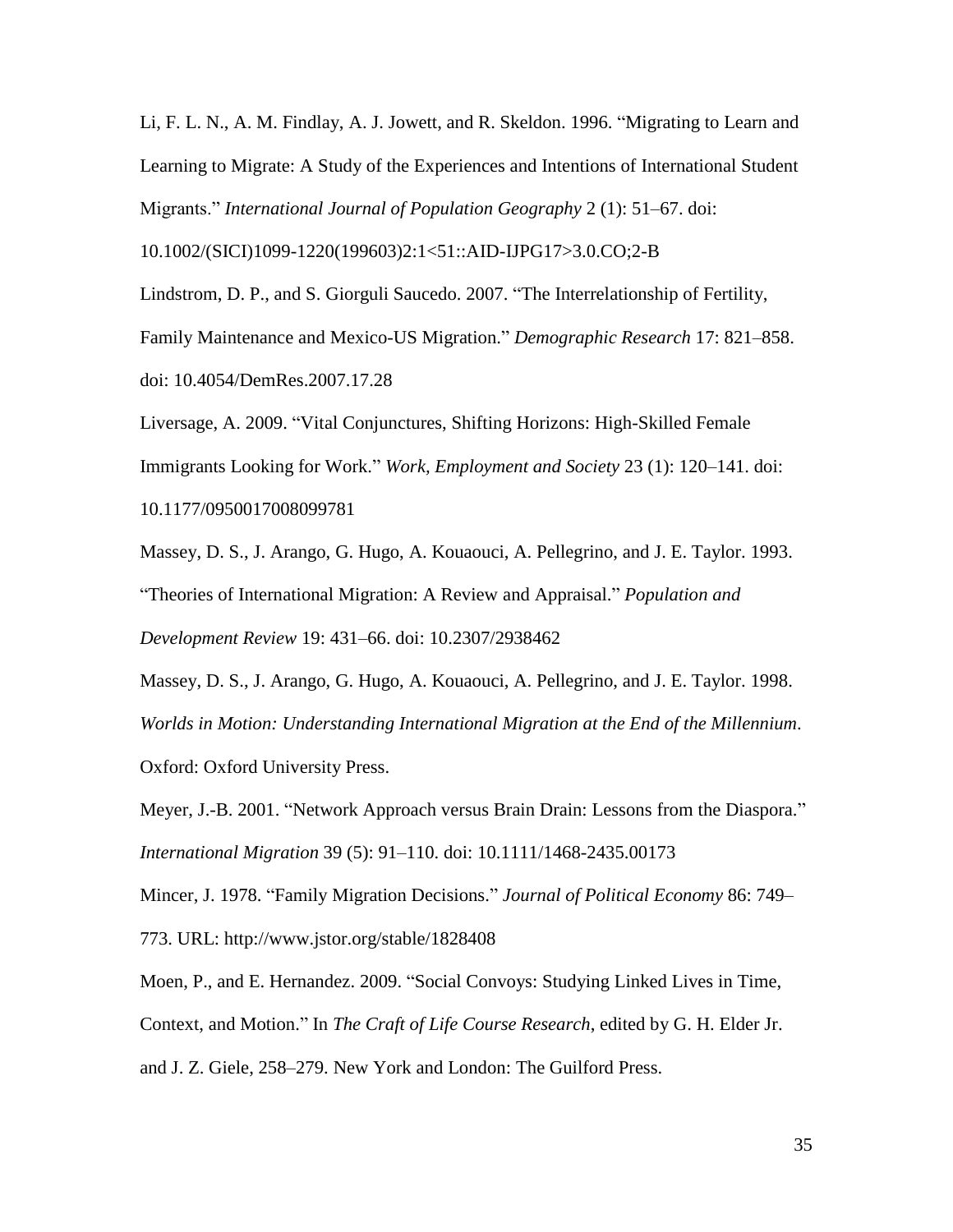Mulder, C. H., and M. Wagner. 1993. "Migration and Marriage in the Life-Course: A Method for Studying Synchronized Events. *European Journal of Population-Revue Europeenne de Demographie* 9 (1): 55–76." URL:

<http://link.springer.com/article/10.1007%2FBF01267901>

Mulder, C. H., and P. Hooimeijer. 1999. "Residential Relocations in the Life Course." In *Population Issues: An Interdisciplinary Focus*, edited by L. J. G. van Wissen and P. A.

Dykstra, 159–186. New York: Kluwer Academic/Plenum Publishers.

Muszynska, M., and H. Kulu. 2007. "Migration and Union Dissolution in a Changing Socio-Economic Context: The Case of Russia." *Demographic Research* 17: 803–820. doi: 10.4054/DemRes.2007.17.27

Nicolaas, H. 2009. "Bevolkingsprognose 2008–2050: Veronderstellingen over immigratie." *Bevolkingstrends* 57 (1): 23–33. URL: [http://www.cbs.nl/nl-](http://www.cbs.nl/nl-NL/menu/themas/bevolking/publicaties/bevolkingstrends/archief/2009/2009-k1-b15-p23-art.htm)

[NL/menu/themas/bevolking/publicaties/bevolkingstrends/archief/2009/2009-k1-b15-p23](http://www.cbs.nl/nl-NL/menu/themas/bevolking/publicaties/bevolkingstrends/archief/2009/2009-k1-b15-p23-art.htm) [art.htm](http://www.cbs.nl/nl-NL/menu/themas/bevolking/publicaties/bevolkingstrends/archief/2009/2009-k1-b15-p23-art.htm)

Pittman, J. F., and D. Blanchard. 1996. "The Effects of Work History and Timing of Marriage on the Division of Household Labour: A Life-Course Perspective." *Journal of Marriage and Family* 58 (1): 78–90. doi: 10.2307/353378

Portes, A., L. E. Guarnizo, and P. Landolt. 1999. "The Study of Transnationalism: Pitfalls and Promise of an Emergent Research Field." *Ethnic and Racial Studies* 22 (2): 217–237. doi: 10.1080/014198799329468

Raghuram, P. 2013. "Theorising the Spaces of Student Migration." *Population, Space and Place* 19: 138–154. doi: 10.1002/psp.1747

Ratha, D. 2003. Workers' Remittances: An Important and Stable Source of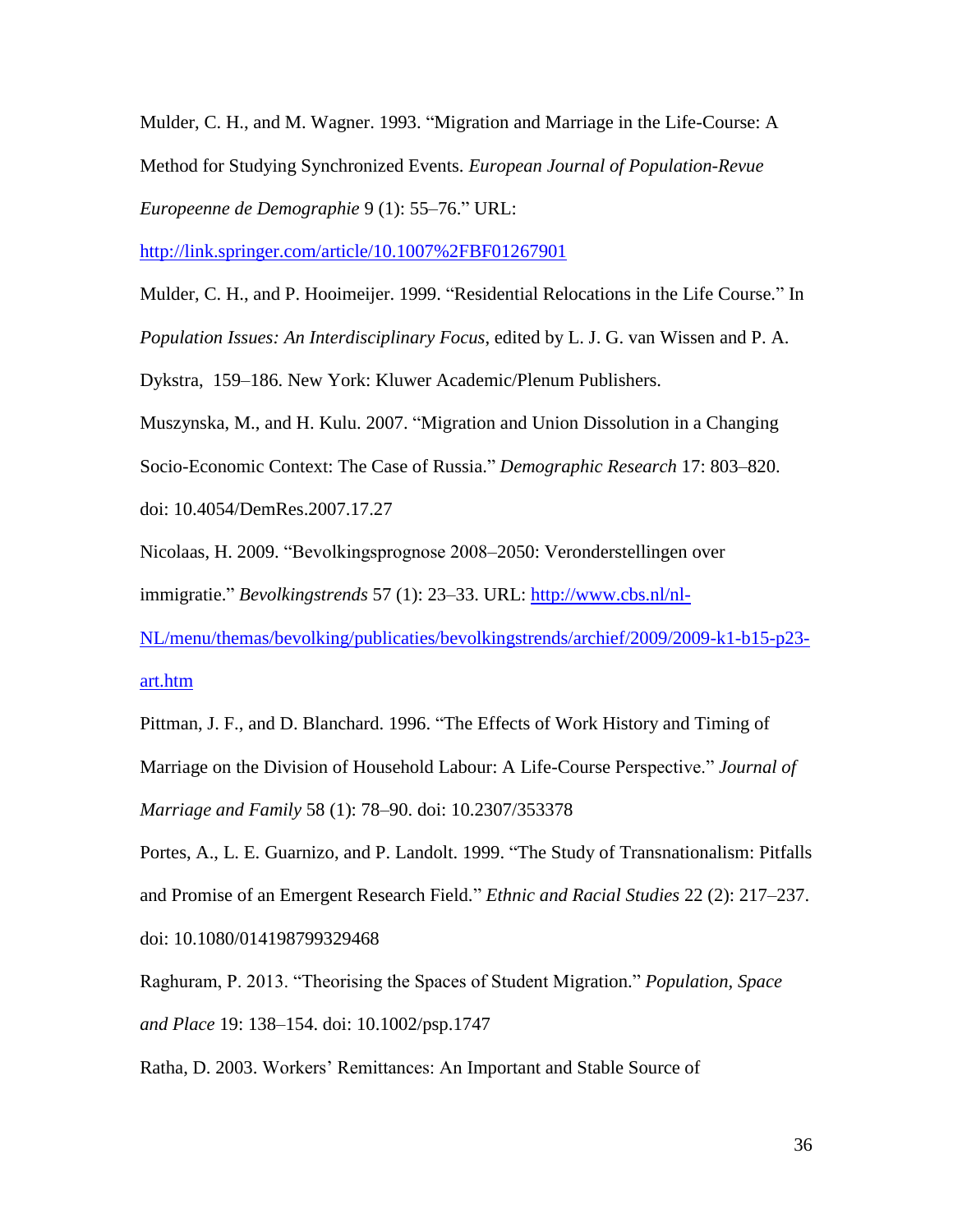External Development Finance. In *Global Development Finance 2003: Striving for stability in development finance* (pp*.* 157-175). Washington, DC: World Bank.

Robinson, V., and M. Carey. 2000. "Peopling Skilled International Migration: Indian Doctors in the UK." *International Migration* 38 (1): 89–108. doi: 10.1111/1468-

2435.00100

Ryan, L., and J. Mulholland. 2014. "Trading Places: French Highly Skilled Migrants Negotiating Mobility and Emplacement in London." *Journal of Ethnic and Migration Studies* 40 (4): 584–600. doi: 10.1080/1369183X.2013.787514

Ryan, L., R. Sales, M. Tilki, and B. Siara. 2009. "Family Strategies and Transnational Migration: Recent Polish Migrants in London." *Journal of Ethnic and Migration Studies* 35 (1): 61–77. doi: 10.1080/13691830802489176

Sandefur, G. D., and W. J. Scott. 1981. "A Dynamic Analysis of Migration: An

Assessment of the Effects of Age, Family And Career Variables." *Demography* 18 (3):

355–368. URL: <http://www.jstor.org/stable/2061003>

Salt, J. 1988. "Highly-Skilled International Migrants, Careers and Internal Labour

Markets." *Geoforum* 19 (4): 387–399. doi: 10.1016/S0016-7185(88)80011-3

Salt, J. 2006. *International Migration and the United Kingdom* (Report of the United

Kingdom SOPEMI Correspondent to the OECD). London: University College London.

SEO Economisch Onderzoek [SEO Economic Research]. 2010. *Wat beweegt* 

*kennismigranten? Een analyse van de concurrentiekracht van NL bij het aantrekken van kennismigranten* (SEO-rapport nr. 2010-03). Amsterdam.

Smith, D. P. 2004. "An 'Untied' Research Agenda for Family Migration: Loosening the 'shackles' of the Past." *Journal of Ethnic and Migration Studies* 30 (2): 263–282. doi: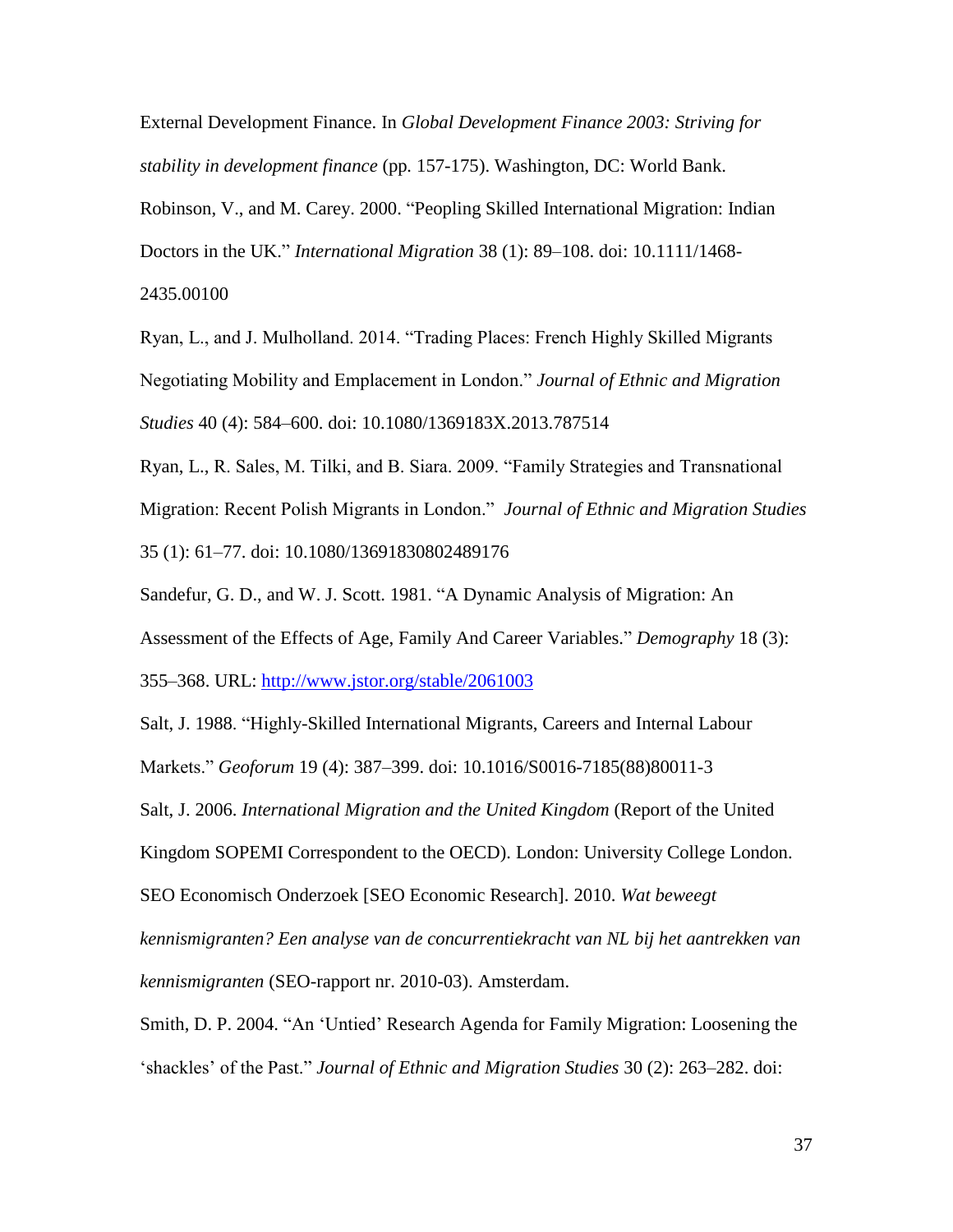#### 10.1080/1369183042000200696

Stark, O., C. Helmenstein, and A. Prskawetz. 1997. "A Brain Gain with a Brain Drain." *Economics Letters* 55: 227–234. URL:

<http://www.sciencedirect.com/science/article/pii/S0165176597000852>

Wengraf, T. 2001. *Qualitative Research Interviewing: Biographic Narrative and Semi-Structured Methods.* London: Sage Publications.

Whisler, R. L., B. S. Waldorf, G. F. Mulligan, and D. A. Plane. 2008. "Quality of Life and the Migration of the College-Educated: A Life-Course Approach." *Growth and Change* 39 (1) 58–94. doi: 10.1111/j.1468-2257.2007.00405.x

Willekens, F. 1999. "The Life Course: Models and Analysis." In *Population Issues: An Interdisciplinary Focus*, edited by L. J. G. van Wissen and P. A. Dykstra, 23–51. New York: Kluwer Academic/Plenum Publishers.

Williams, A.M., and V. Baláž. 2005. "What Human Capital, Which Migrants? Returned Skilled Migration to Slovakia from the UK." *International Migration Review* 39 (2): 439–468. doi: 10.1111/j.1747-7379.2005.tb00273.x

Yeoh, B. S. A. 2009. "Making Sense of 'Asian' Families in the Age of Migration." *Asian Population Studies* 5 (1): 1–3. doi: 10.1080/17441730902790008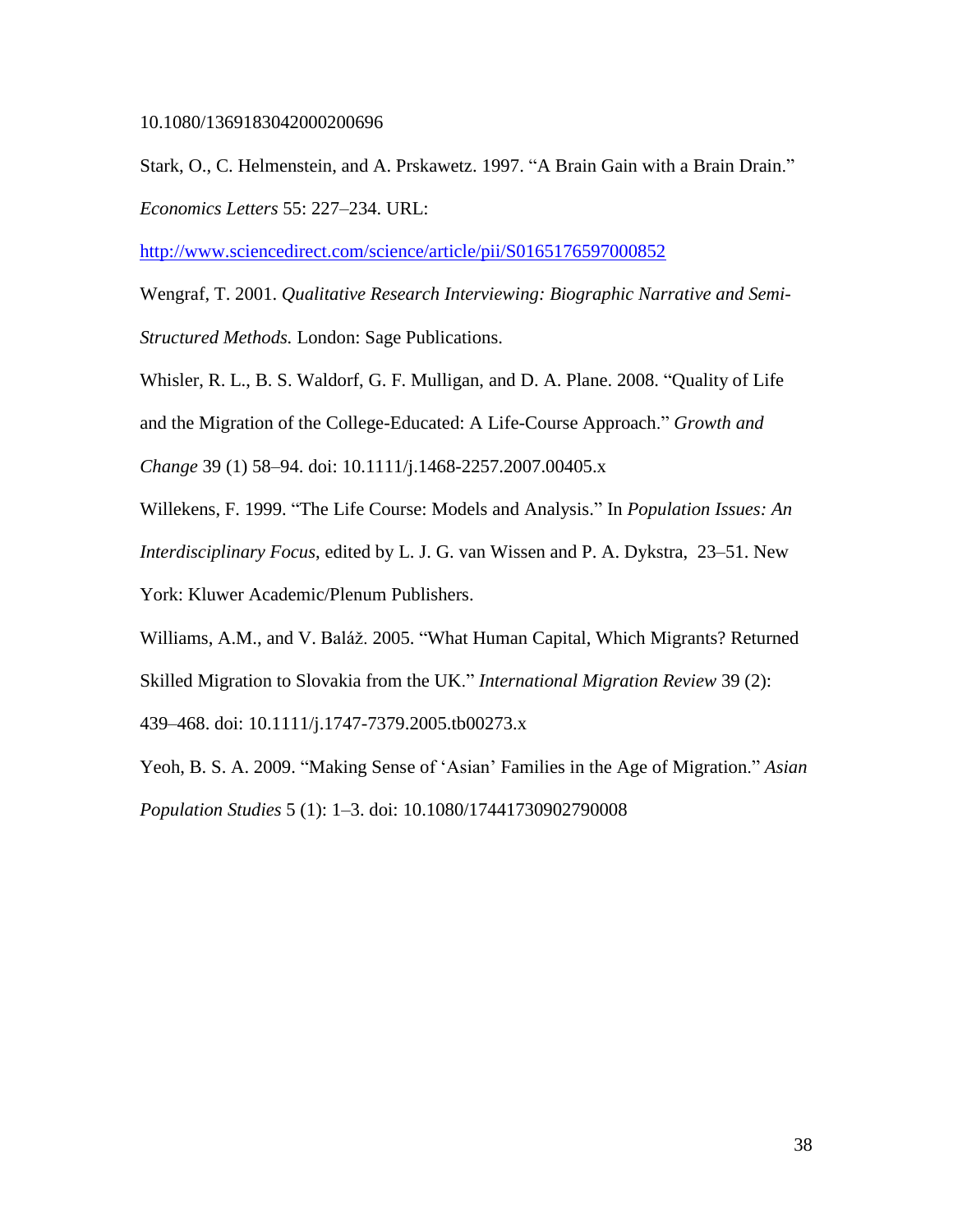Table 1. The central dimensions of life course approach.

| Theme             | Description                                                    |
|-------------------|----------------------------------------------------------------|
| Lives in time and | Historical and geographical context that influences the life   |
| space             | course of individuals; the cohort effect.                      |
| Timing of lives   | Occurrence, duration, and sequence of transitions.             |
| Linked lives      | Individuals' embeddedness in social relationships; the role of |
|                   | significant others in shaping one's life course.               |
| Human agency      | Conscious and deliberate choices in constructing one's life    |
|                   | course.                                                        |

Sources: Elder (1975, 1994)